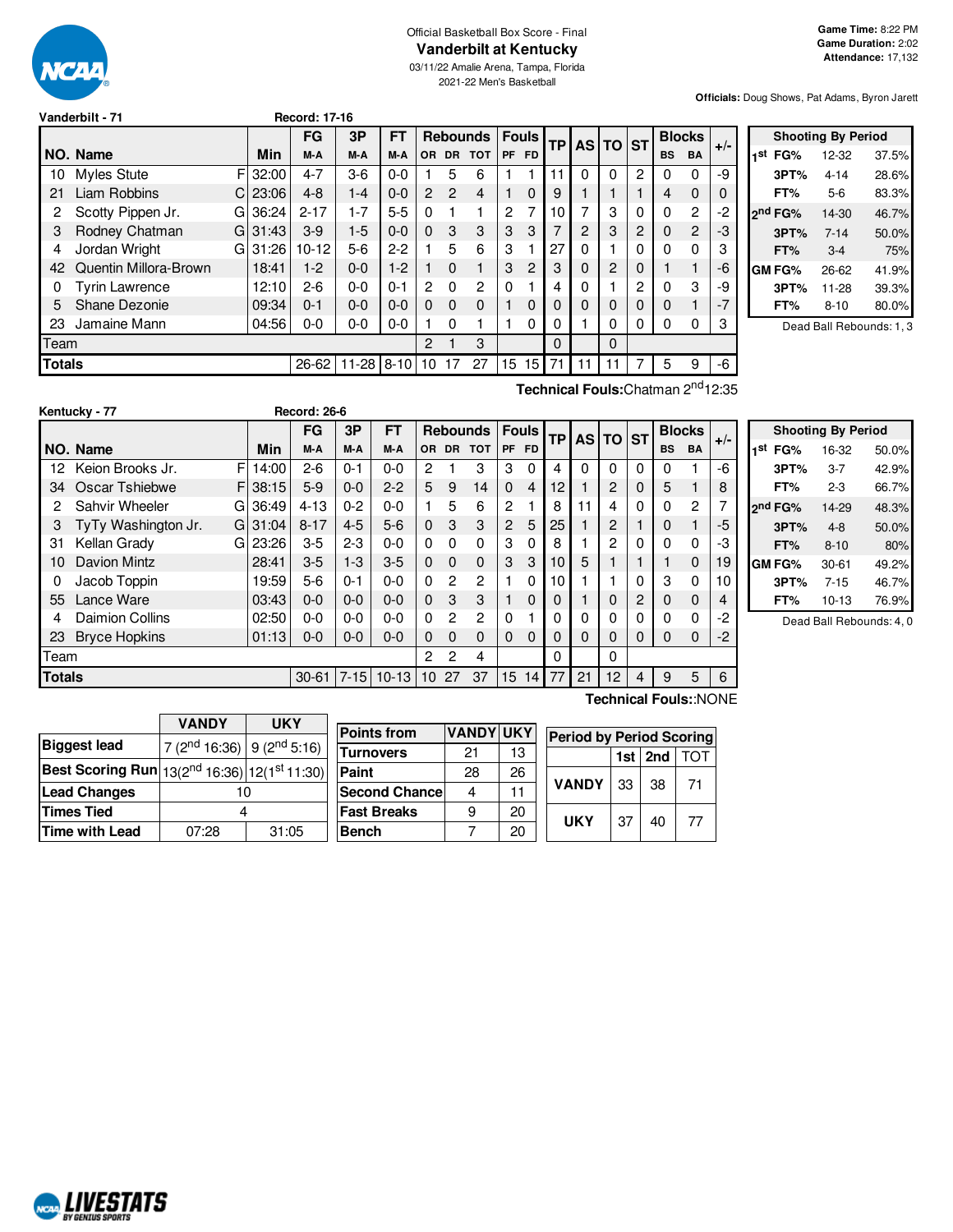

03/11/22 Amalie Arena, Tampa, Florida 2021-22 Men's Basketball

**Officials:** Doug Shows, Pat Adams, Byron Jarett

## **Period 1**

| <b>Quarter Starters:</b> |                                                                  |                    |              |                 |                                                                 |                                                             |
|--------------------------|------------------------------------------------------------------|--------------------|--------------|-----------------|-----------------------------------------------------------------|-------------------------------------------------------------|
| <b>UKY</b>               | 2 Wheeler S                                                      | 3 Washington Jr. T |              | 12 Brooks Jr. K | 31 Grady K                                                      | 34 Tshiebwe O                                               |
| <b>VANDY</b>             | 2 Pippen Jr. S                                                   | 3 Chatman R        |              | 4 Wright J      | 10 Stute M                                                      | 21 Robbins L                                                |
| <b>Game Time</b>         | <b>UKY</b>                                                       |                    | <b>Score</b> | Diff            |                                                                 | <b>VANDY</b>                                                |
| 20:00                    | 34 TSHIEBWE O jumpball won                                       |                    |              |                 | 21 ROBBINS L jumpball lost                                      |                                                             |
| 19:38                    | 2 WHEELER S 2pt FG in the paint, hook shot made (2)              |                    | 2-0          | $\mathbf{2}$    |                                                                 |                                                             |
| 19:15                    |                                                                  |                    |              |                 | 10 STUTE M 3pt FG, jump shot missed                             |                                                             |
| 19:15                    | 3 WASHINGTON JR. T defensive rebound (1)                         |                    |              |                 |                                                                 |                                                             |
| 19:12                    | 3 WASHINGTON JR. T foul drawn (1)                                |                    |              |                 | 4 WRIGHT J foul personal (1 - 1)                                |                                                             |
| 18:41                    | 34 TSHIEBWE O 2pt FG outside the paint, jump shot made (2)       |                    | 4-0          | 4               |                                                                 |                                                             |
| 18:21                    |                                                                  |                    | $4 - 2$      | $\mathbf{2}$    | 21 ROBBINS L 2pt FG in the paint, dunk, made (2)                |                                                             |
| 18:21                    |                                                                  |                    |              |                 | 2 PIPPEN JR. S assist (1)                                       |                                                             |
| 18:04                    | 3 WASHINGTON JR. T 2pt FG outside the paint, jump shot<br>missed |                    |              |                 |                                                                 |                                                             |
| 18:00                    | 34 TSHIEBWE O offensive rebound (1)                              |                    |              |                 |                                                                 |                                                             |
| 17:56                    | 3 WASHINGTON JR. T 3pt FG second chance, jump shot made<br>(3)   |                    | $7 - 2$      | 5               |                                                                 |                                                             |
| 17:56                    | 2 WHEELER S assist (1)                                           |                    |              |                 |                                                                 |                                                             |
| 17:43                    |                                                                  |                    |              |                 | 2 PIPPEN JR. S 2pt FG in the paint, driving layup missed        |                                                             |
| 17:38                    |                                                                  |                    |              |                 | 21 ROBBINS L offensive rebound (1)                              |                                                             |
| 17:38                    |                                                                  |                    |              |                 | 21 ROBBINS L 2pt FG second chance in the paint, layup<br>missed |                                                             |
| 17:37                    | 34 TSHIEBWE O defensive rebound (2)                              |                    |              |                 |                                                                 |                                                             |
| 17:30                    | 2 WHEELER S turnover bad pass (1)                                |                    |              |                 |                                                                 |                                                             |
| 17:10                    |                                                                  |                    |              |                 | 2 PIPPEN JR. S 2pt FG in the paint, driving layup missed        |                                                             |
| 17:06                    |                                                                  |                    |              |                 | 21 ROBBINS L offensive rebound (2)                              |                                                             |
| 17:06                    |                                                                  |                    | $7 - 4$      | 3               | (4)                                                             | 21 ROBBINS L 2pt FG second chance in the paint, layup made  |
| 16:47                    | 34 TSHIEBWE O turnover bad pass (1)                              |                    |              |                 | 10 STUTE M steal (1)                                            |                                                             |
| 16:45                    | 12 BROOKS JR. K foul personal (1 - 1)                            |                    |              |                 | 10 STUTE M foul drawn (1)                                       |                                                             |
| 16:45                    |                                                                  |                    |              |                 | 21 ROBBINS L substitution out                                   |                                                             |
| 16:45                    |                                                                  |                    |              |                 | 42 MILLORA-BROWN Q substitution in                              |                                                             |
| 16:31                    |                                                                  |                    | $7 - 7$      | 0               | 10 STUTE M 3pt FG from turnover, jump shot made (3)             |                                                             |
| 16:31                    |                                                                  |                    |              |                 | 2 PIPPEN JR. S assist (2)                                       |                                                             |
| 16:16                    | 2 WHEELER S turnover bad pass (2)                                |                    |              |                 | 3 CHATMAN R steal (1)                                           |                                                             |
| 16:12                    |                                                                  |                    | 7-9          | $-2$            | driving layup made (2)                                          | 3 CHATMAN R 2pt FG fast break from turnover in the paint,   |
| 15:56                    | 34 TSHIEBWE O 2pt FG outside the paint, jump shot missed         |                    |              |                 |                                                                 |                                                             |
| 15:53                    |                                                                  |                    |              |                 | 4 WRIGHT J defensive rebound (1)                                |                                                             |
| 15:47                    |                                                                  |                    |              | Timeout media   |                                                                 |                                                             |
| 15:47                    | 3 WASHINGTON JR. T substitution out                              |                    |              |                 |                                                                 |                                                             |
| 15:47                    | 10 MINTZ D substitution in                                       |                    |              |                 |                                                                 |                                                             |
| 15:40                    |                                                                  |                    |              |                 | 2 PIPPEN JR. S 3pt FG, jump shot missed                         |                                                             |
| 15:37                    |                                                                  |                    |              |                 | 10 STUTE M offensive rebound (1)                                |                                                             |
| 15:35                    |                                                                  |                    |              |                 | 3 CHATMAN R 3pt FG second chance, jump shot missed              |                                                             |
| 15:32                    |                                                                  |                    |              |                 | 42 MILLORA-BROWN Q offensive rebound (1)                        |                                                             |
| 15:19                    |                                                                  |                    | $7 - 11$     | -4              | made $(5)$                                                      | 10 STUTE M 2pt FG second chance in the paint, driving layup |
| 14:58                    | 12 BROOKS JR. K 2pt FG in the paint, driving layup made (2)      |                    | $9 - 11$     | $-2$            |                                                                 |                                                             |

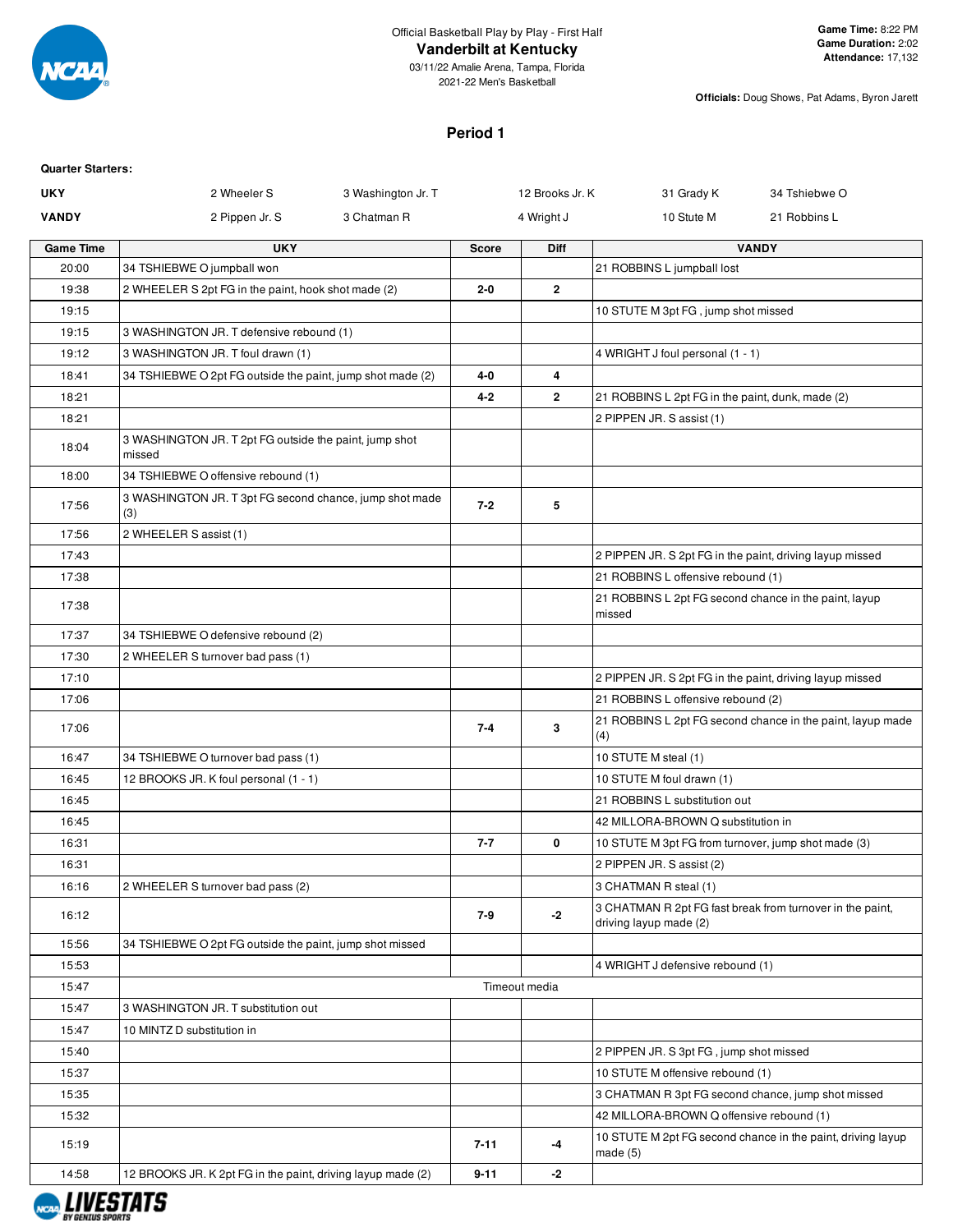

| Game Time | <b>UKY</b>                                                                            | Score     | Diff          | <b>VANDY</b>                                                     |
|-----------|---------------------------------------------------------------------------------------|-----------|---------------|------------------------------------------------------------------|
| 14:43     | 10 MINTZ D steal (1)                                                                  |           |               | 2 PIPPEN JR. S turnover lost ball (1)                            |
| 14:38     | 31 GRADY K 3pt FG fast break from turnover, jump shot made<br>(3)                     | $12 - 11$ | $\mathbf{1}$  |                                                                  |
| 14:38     | 2 WHEELER S assist (2)                                                                |           |               |                                                                  |
| 14:12     |                                                                                       |           |               | 42 MILLORA-BROWN Q 2pt FG in the paint, layup blocked            |
| 14:12     | 34 TSHIEBWE O block (1)                                                               |           |               |                                                                  |
| 14:07     | 2 WHEELER S defensive rebound (1)                                                     |           |               |                                                                  |
| 13:57     | 10 MINTZ D 3pt FG, jump shot made (3)                                                 | $15 - 11$ | 4             |                                                                  |
| 13:57     | 2 WHEELER S assist (3)                                                                |           |               |                                                                  |
| 13:30     |                                                                                       |           |               | 2 PIPPEN JR. S turnover bad pass (2)                             |
| 13:30     |                                                                                       |           |               | 3 CHATMAN R substitution out                                     |
| 13:30     |                                                                                       |           |               | 4 WRIGHT J substitution out                                      |
| 13:30     |                                                                                       |           |               | 0 LAWRENCE T substitution in                                     |
| 13:30     |                                                                                       |           |               | 5 DEZONIE S substitution in                                      |
| 13:16     | 2 WHEELER S 3pt FG from turnover, jump shot missed                                    |           |               |                                                                  |
| 13:12     | 12 BROOKS JR. K offensive rebound (1)                                                 |           |               |                                                                  |
| 13:10     | 12 BROOKS JR. K 2pt FG from turnover second chance in the<br>paint, jump shot blocked |           |               |                                                                  |
| 13:10     |                                                                                       |           |               | 42 MILLORA-BROWN Q block (1)                                     |
| 13:06     |                                                                                       |           |               | 2 PIPPEN JR. S defensive rebound (1)                             |
| 13:06     | 12 BROOKS JR. K foul personal (2 - 2)                                                 |           |               | 2 PIPPEN JR. S foul drawn (1)                                    |
| 13:06     | 12 BROOKS JR. K substitution out                                                      |           |               |                                                                  |
| 13:06     | 0 TOPPIN J substitution in                                                            |           |               |                                                                  |
| 12:49     | 10 MINTZ D foul drawn (1)                                                             |           |               | 42 MILLORA-BROWN Q foul offensive (1 - 2)                        |
| 12:49     |                                                                                       |           |               | 42 MILLORA-BROWN Q turnover offensive (1)                        |
| 12:32     | 0 TOPPIN J 2pt FG from turnover outside the paint, jump shot<br>made $(2)$            | $17 - 11$ | 6             |                                                                  |
| 12:32     | 2 WHEELER S assist (4)                                                                |           |               |                                                                  |
| 12:10     |                                                                                       |           |               | 0 LAWRENCE T 2pt FG in the paint, layup missed                   |
| 12:07     |                                                                                       |           |               | 0 LAWRENCE T offensive rebound (1)                               |
| 12:06     |                                                                                       |           |               | 0 LAWRENCE T 2pt FG second chance in the paint, layup<br>blocked |
| 12:06     | 34 TSHIEBWE O block (2)                                                               |           |               |                                                                  |
| 12:03     |                                                                                       |           |               | 0 LAWRENCE T offensive rebound (2)                               |
| 11:52     |                                                                                       |           |               | 0 LAWRENCE T 2pt FG second chance in the paint, layup<br>blocked |
| 11:52     | 0 TOPPIN J block (1)                                                                  |           |               |                                                                  |
| 11:47     | 2 WHEELER S defensive rebound (2)                                                     |           |               |                                                                  |
| 11:45     | 10 MINTZ D 3pt FG, jump shot missed                                                   |           |               |                                                                  |
| 11:42     | 34 TSHIEBWE O offensive rebound (3)                                                   |           |               |                                                                  |
| 11:30     | 10 MINTZ D 2pt FG second chance in the paint, floating jump<br>shot made (5)          | 19-11     | 8             |                                                                  |
| 11:16     |                                                                                       | 19-14     | 5             | 2 PIPPEN JR. S 3pt FG, jump shot made (3)                        |
| 11:13     | 10 MINTZ D foul shooting (1 - 3)                                                      |           |               | 2 PIPPEN JR. S foul drawn (2)                                    |
| 11:13     |                                                                                       |           | Timeout media |                                                                  |
| 11:13     | 2 WHEELER S substitution out                                                          |           |               |                                                                  |
| 11:13     | 3 WASHINGTON JR. T substitution in                                                    |           |               |                                                                  |
| 11:13     |                                                                                       |           |               | 10 STUTE M substitution out                                      |
| 11:13     |                                                                                       |           |               | 42 MILLORA-BROWN Q substitution out                              |
| 11:13     |                                                                                       |           |               | 21 ROBBINS L substitution in                                     |
| 11:13     |                                                                                       |           |               | 23 MANN J substitution in                                        |

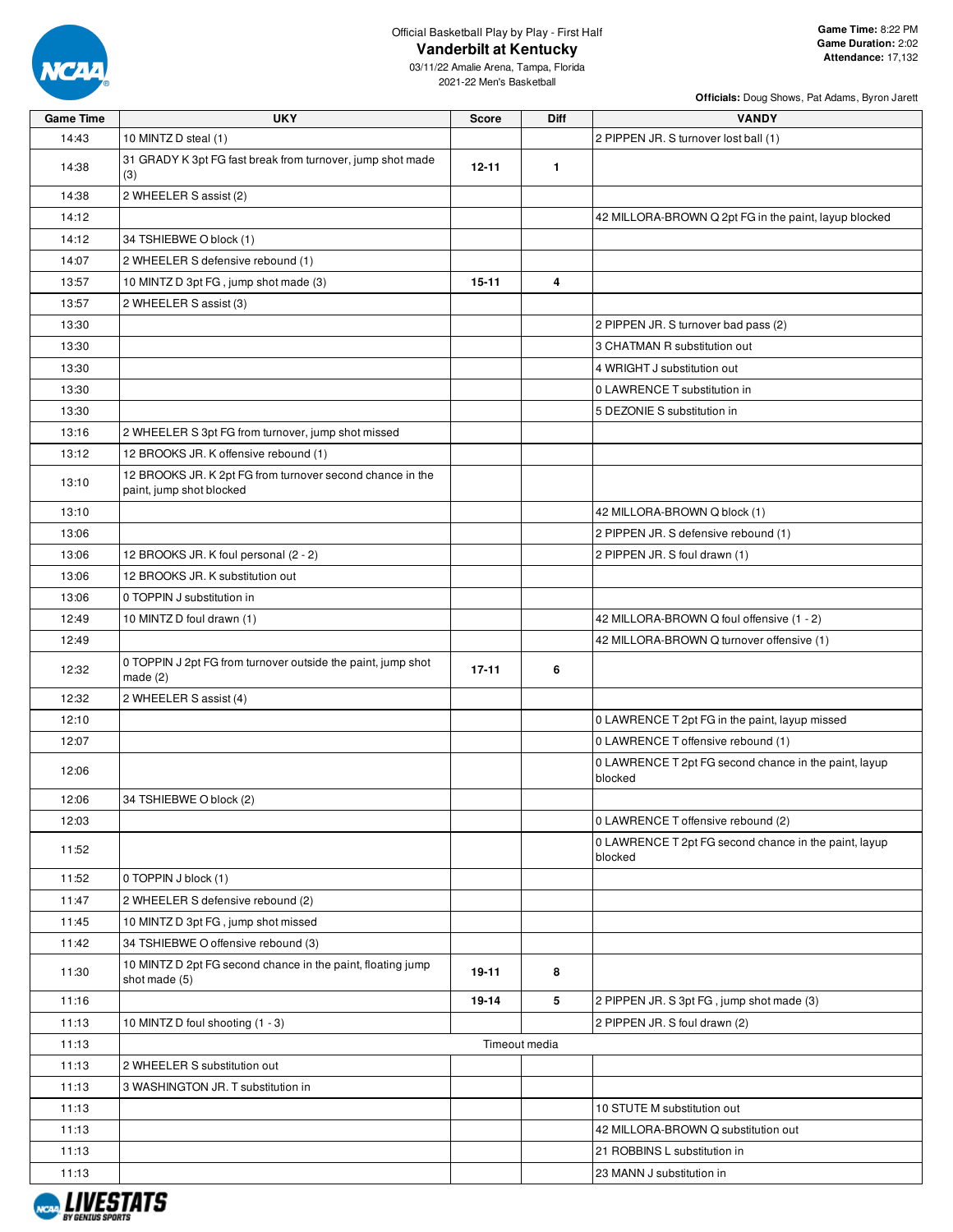

03/11/22 Amalie Arena, Tampa, Florida 2021-22 Men's Basketball

| <b>Game Time</b> | <b>UKY</b>                                                                     | <b>Score</b> | Diff           | <b>VANDY</b>                                                                 |
|------------------|--------------------------------------------------------------------------------|--------------|----------------|------------------------------------------------------------------------------|
| 11:13            |                                                                                | 19-15        | 4              | 2 PIPPEN JR. S free throw 1 - 1 made (4)                                     |
| 10:54            | 3 WASHINGTON JR. T foul drawn (2)                                              |              |                | 2 PIPPEN JR. S foul shooting (1 - 3)                                         |
| 10:54            | 3 WASHINGTON JR. T free throw 1 - 2 missed                                     |              |                |                                                                              |
| 10:54            | offensive dead ball rebound (1)                                                |              |                |                                                                              |
| 10:54            | 3 WASHINGTON JR. T free throw 2 - 2 made (4)                                   | $20 - 15$    | 5              |                                                                              |
| 10:32            |                                                                                | $20 - 18$    | $\overline{2}$ | 21 ROBBINS L 3pt FG, jump shot made (7)                                      |
| 10:32            |                                                                                |              |                | 23 MANN J assist (1)                                                         |
| 10:23            | 34 TSHIEBWE O 2pt FG in the paint, layup made (4)                              | $22 - 18$    | 4              |                                                                              |
| 10:23            | 10 MINTZ D assist (1)                                                          |              |                |                                                                              |
| 09:56            |                                                                                |              |                | 2 PIPPEN JR. S 2pt FG in the paint, layup missed                             |
| 09:56            | 34 TSHIEBWE O defensive rebound (4)                                            |              |                |                                                                              |
| 09:50            | 0 TOPPIN J 2pt FG fast break outside the paint, floating jump<br>shot made (4) | 24-18        | 6              |                                                                              |
| 09:32            |                                                                                |              |                | 5 DEZONIE S 2pt FG in the paint, layup blocked                               |
| 09:32            | 34 TSHIEBWE O block (3)                                                        |              |                |                                                                              |
| 09:27            | 34 TSHIEBWE O defensive rebound (5)                                            |              |                |                                                                              |
| 09:26            | 3 WASHINGTON JR. T turnover bad pass (1)                                       |              |                | 0 LAWRENCE T steal (1)                                                       |
| 09:19            |                                                                                | 24-20        | 4              | 0 LAWRENCE T 2pt FG fast break from turnover in the paint,<br>layup made (2) |
| 09:19            |                                                                                |              |                | 2 PIPPEN JR. S substitution out                                              |
| 09:19            |                                                                                |              |                | 3 CHATMAN R substitution in                                                  |
| 09:19            | 34 TSHIEBWE O substitution out                                                 |              |                |                                                                              |
| 09:19            | 55 WARE L substitution in                                                      |              |                |                                                                              |
| 09:19            | 3 WASHINGTON JR. T foul shooting (1 - 4)                                       |              |                | 0 LAWRENCE T foul drawn (1)                                                  |
| 09:19            |                                                                                |              |                | 0 LAWRENCE T free throw fast break 1 - 1 missed                              |
| 09:16            | 55 WARE L defensive rebound (1)                                                |              |                |                                                                              |
| 08:54            | 31 GRADY K 2pt FG in the paint, floating jump shot missed                      |              |                |                                                                              |
| 08:53            |                                                                                |              |                | 3 CHATMAN R defensive rebound (1)                                            |
| 08:53            | 55 WARE L foul personal (1 - 5)                                                |              |                | 3 CHATMAN R foul drawn (1)                                                   |
| 08:30            |                                                                                | 24-22        | $\mathbf{2}$   | 0 LAWRENCE T 2pt FG in the paint, driving layup made (4)                     |
| 08:20            | 3 WASHINGTON JR. T 2pt FG outside the paint, floating jump<br>shot made (6)    | 26-22        | 4              |                                                                              |
| 08:13            | 55 WARE L steal (1)                                                            |              |                | 3 CHATMAN R turnover bad pass (1)                                            |
| 08:02            | 10 MINTZ D turnover lost ball (1)                                              |              |                | 0 LAWRENCE T steal (2)                                                       |
| 08:02            | 10 MINTZ D substitution out                                                    |              |                |                                                                              |
| 08:02            | 55 WARE L substitution out                                                     |              |                |                                                                              |
| 08:02            | 2 WHEELER S substitution in                                                    |              |                |                                                                              |
| 08:02            | 4 COLLINS D substitution in                                                    |              |                |                                                                              |
| 08:02            |                                                                                |              |                | 0 LAWRENCE T substitution out                                                |
| 08:02            |                                                                                |              |                | 4 WRIGHT J substitution in                                                   |
| 07:46            |                                                                                | 26-24        | $\mathbf{2}$   | 4 WRIGHT J 2pt FG from turnover in the paint, jump shot made<br>(2)          |
| 07:34            | 0 TOPPIN J turnover bad pass (1)                                               |              |                |                                                                              |
| 07:34            |                                                                                |              | Timeout media  |                                                                              |
| 07:34            | 0 TOPPIN J substitution out                                                    |              |                |                                                                              |
| 07:34            | 34 TSHIEBWE O substitution in                                                  |              |                |                                                                              |
| 07:15            |                                                                                |              |                | 21 ROBBINS L 3pt FG from turnover, jump shot missed                          |
| 07:09            |                                                                                |              |                | 23 MANN J offensive rebound (1)                                              |
| 07:08            |                                                                                |              |                | 3 CHATMAN R 3pt FG from turnover second chance, jump shot<br>missed          |
| 07:03            | 4 COLLINS D defensive rebound (1)                                              |              |                |                                                                              |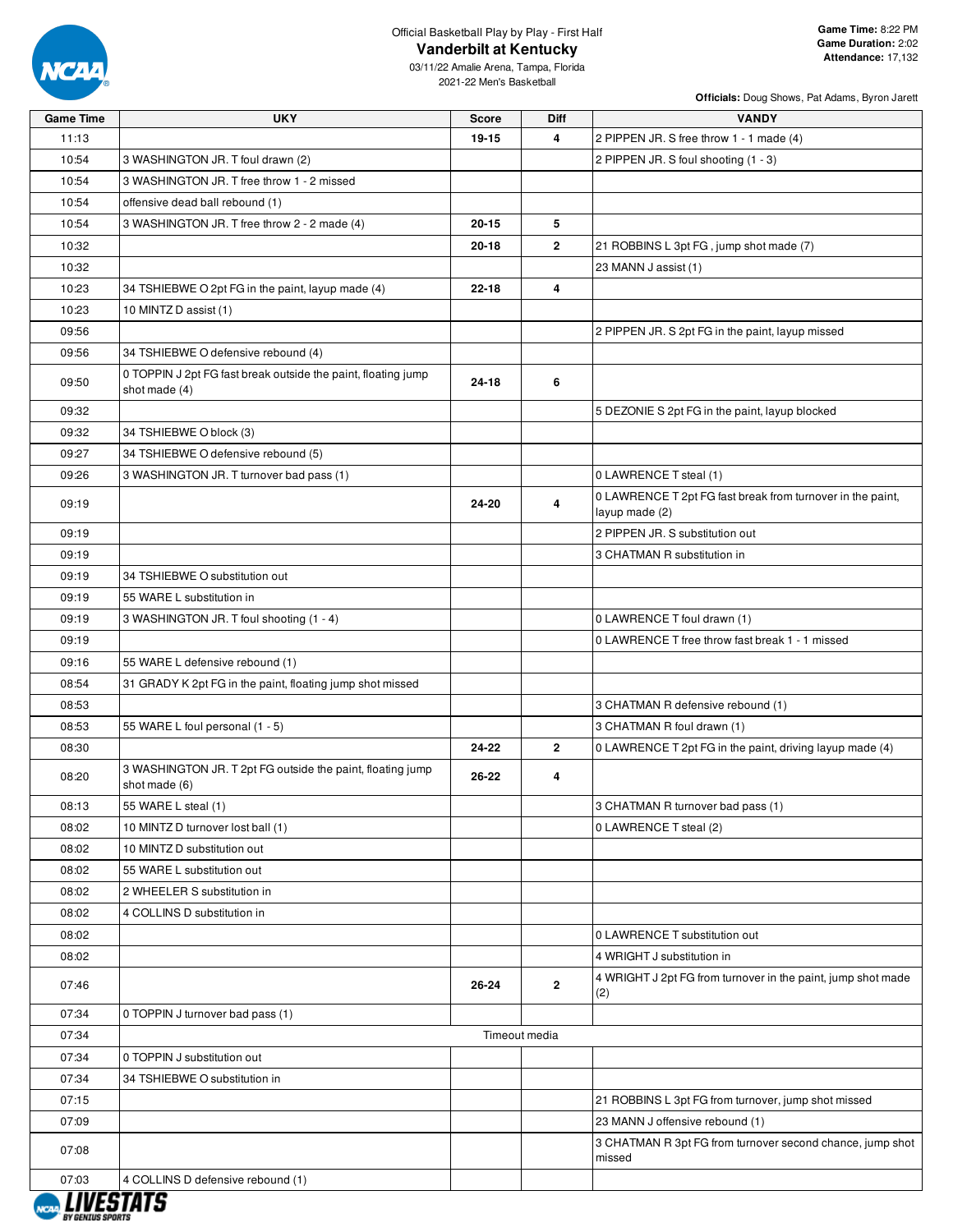

**Officials:** Doug Shows, Pat Adams, Byron Jarett

03/11/22 Amalie Arena, Tampa, Florida 2021-22 Men's Basketball

| <b>Game Time</b> | <b>UKY</b>                                                              | Score         | Diff         | <b>VANDY</b>                                            |
|------------------|-------------------------------------------------------------------------|---------------|--------------|---------------------------------------------------------|
| 07:02            | 2 WHEELER S foul drawn (1)                                              |               |              | 5 DEZONIE S foul personal (1 - 4)                       |
| 07:02            |                                                                         |               |              | 5 DEZONIE S substitution out                            |
| 07:02            |                                                                         |               |              | 2 PIPPEN JR. S substitution in                          |
| 06:39            | 31 GRADY K 3pt FG, jump shot missed                                     |               |              |                                                         |
| 06:37            | offensive dead ball rebound (2)                                         |               |              |                                                         |
| 06:37            | 4 COLLINS D foul drawn (1)                                              |               |              | 23 MANN J foul personal (1 - 5)                         |
| 06:37            | 4 COLLINS D substitution out                                            |               |              |                                                         |
| 06:37            | 0 TOPPIN J substitution in                                              |               |              |                                                         |
| 06:18            | 0 TOPPIN J 3pt FG second chance, jump shot missed                       |               |              |                                                         |
| 06:17            |                                                                         |               |              | defensive dead ball rebound (1)                         |
| 06:17            |                                                                         |               |              | 23 MANN J substitution out                              |
| 06:17            |                                                                         |               |              | 10 STUTE M substitution in                              |
| 06:01            |                                                                         |               |              | 21 ROBBINS L 3pt FG, jump shot missed                   |
| 05:58            | 2 WHEELER S defensive rebound (3)                                       |               |              |                                                         |
| 05:53            | 2 WHEELER S 2pt FG in the paint, hook shot missed                       |               |              |                                                         |
| 05:48            |                                                                         |               |              | 21 ROBBINS L defensive rebound (3)                      |
| 05:41            | 31 GRADY K foul shooting (1 - 6)                                        |               |              | 2 PIPPEN JR. S foul drawn (3)                           |
| 05:41            |                                                                         | 26-25         | $\mathbf{1}$ | 2 PIPPEN JR. S free throw 1 - 2 made (5)                |
| 05:41            | 31 GRADY K substitution out                                             |               |              |                                                         |
| 05:41            | 10 MINTZ D substitution in                                              |               |              |                                                         |
| 05:41            |                                                                         |               |              | 21 ROBBINS L substitution out                           |
| 05:41            |                                                                         |               |              | 42 MILLORA-BROWN Q substitution in                      |
| 05:41            |                                                                         | 26-26         | 0            | 2 PIPPEN JR. S free throw 2 - 2 made (6)                |
| 05:21            | 3 WASHINGTON JR. T 2pt FG outside the paint, jump shot<br>made (8)      | 28-26         | $\mathbf 2$  |                                                         |
| 05:21            | 2 WHEELER S assist (5)                                                  |               |              |                                                         |
| 05:07            |                                                                         |               |              | 2 PIPPEN JR. S 3pt FG, jump shot missed                 |
| 05:04            | defensive rebound (13)                                                  |               |              |                                                         |
| 05:04            | 0 TOPPIN J substitution out                                             |               |              |                                                         |
| 05:04            | 4 COLLINS D substitution in                                             |               |              |                                                         |
| 04:47            | 2 WHEELER S 2pt FG outside the paint, floating jump shot<br>missed      |               |              |                                                         |
| 04:38            |                                                                         |               |              | 10 STUTE M defensive rebound (2)                        |
| 04:32            |                                                                         | 28-29         | -1           | 10 STUTE M 3pt FG, jump shot made (8)                   |
| 04:32            |                                                                         |               |              | 2 PIPPEN JR. S assist (3)                               |
| 04:03            | 34 TSHIEBWE O 2pt FG outside the paint, turnaround jump shot<br>made(6) | 30-29         | $\mathbf{1}$ |                                                         |
| 04:03            | 2 WHEELER S assist (6)                                                  |               |              |                                                         |
| 03:44            |                                                                         |               |              | 10 STUTE M 3pt FG, jump shot missed                     |
| 03:41            | 4 COLLINS D defensive rebound (2)                                       |               |              |                                                         |
| 03:41            |                                                                         | Timeout media |              |                                                         |
| 03:41            | 4 COLLINS D substitution out                                            |               |              |                                                         |
| 03:41            | 23 HOPKINS B substitution in                                            |               |              |                                                         |
| 03:24            | 3 WASHINGTON JR. T 2pt FG in the paint, jump shot missed                |               |              |                                                         |
| 03:21            |                                                                         |               |              | 4 WRIGHT J defensive rebound (2)                        |
| 02:56            |                                                                         | 30-31         | $-1$         | 4 WRIGHT J 2pt FG outside the paint, jump shot made (4) |
| 02:56            |                                                                         |               |              | 3 CHATMAN R assist (1)                                  |
| 02:28            | 34 TSHIEBWE O foul drawn (1)                                            |               |              | 42 MILLORA-BROWN Q foul personal (2 - 6)                |
| 02:28            |                                                                         |               |              | 42 MILLORA-BROWN Q substitution out                     |
| 02:28            |                                                                         |               |              | 21 ROBBINS L substitution in                            |

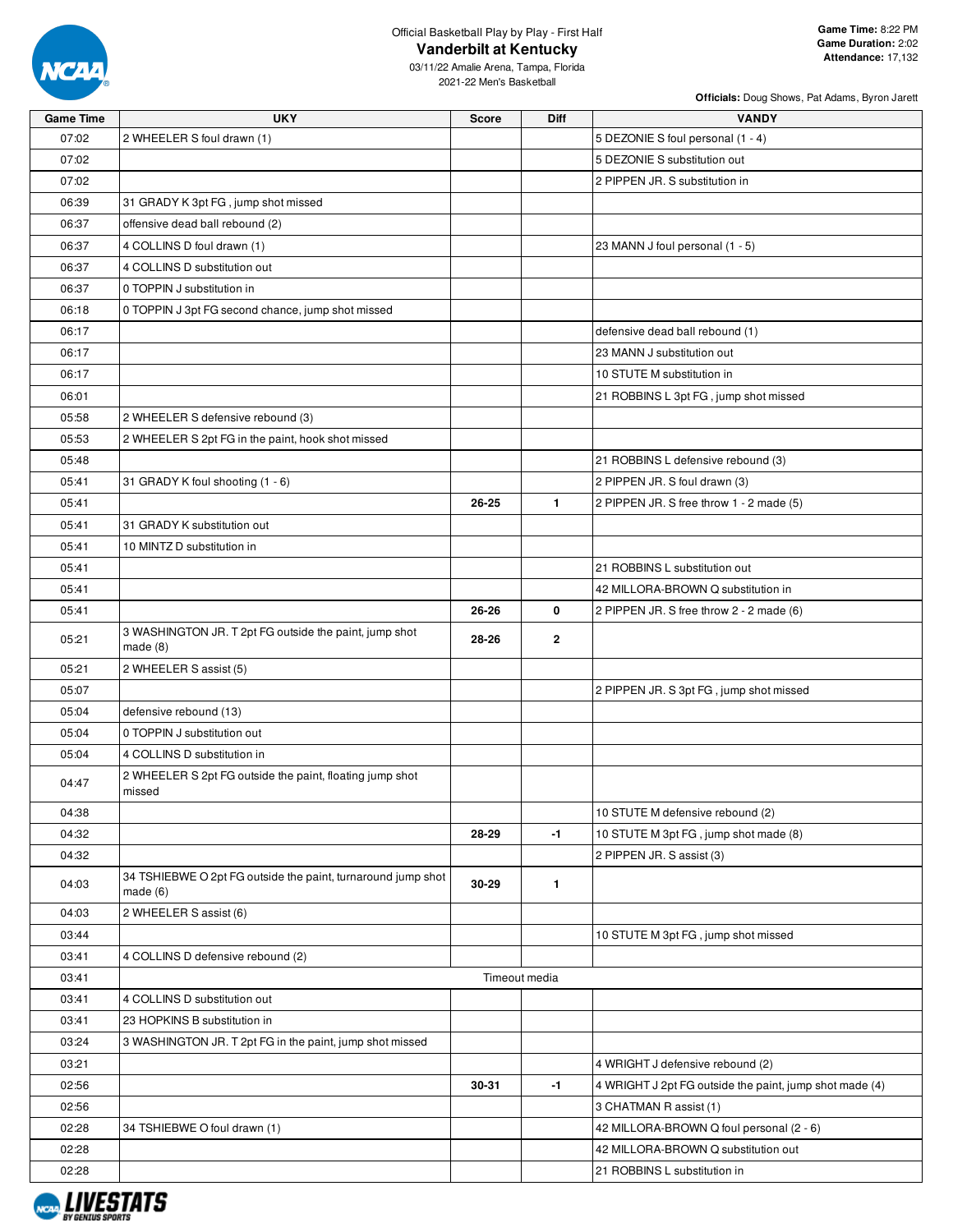

**Officials:** Doug Shows, Pat Adams, Byron Jarett

03/11/22 Amalie Arena, Tampa, Florida 2021-22 Men's Basketball

| <b>Game Time</b> | <b>UKY</b>                                                                   | <b>Score</b>         | <b>Diff</b>  | <b>VANDY</b>                                                               |
|------------------|------------------------------------------------------------------------------|----------------------|--------------|----------------------------------------------------------------------------|
| 02:28            | 23 HOPKINS B substitution out                                                |                      |              |                                                                            |
| 02:28            | 55 WARE L substitution in                                                    |                      |              |                                                                            |
| 02:17            | 34 TSHIEBWE O 2pt FG in the paint, layup missed                              |                      |              |                                                                            |
| 02:15            |                                                                              |                      |              | 10 STUTE M defensive rebound (3)                                           |
| 02:15            | jump ball situation                                                          |                      |              |                                                                            |
| 01:54            |                                                                              |                      |              | 10 STUTE M 3pt FG, jump shot missed                                        |
| 01:51            | 55 WARE L defensive rebound (2)                                              |                      |              |                                                                            |
| 01:46            | 2 WHEELER S 2pt FG fast break outside the paint, jump shot<br>made $(4)$     | 32-31                | $\mathbf{1}$ |                                                                            |
| 01:46            | 3 WASHINGTON JR. T assist (1)                                                |                      |              |                                                                            |
| 01:35            |                                                                              |                      |              | 3 CHATMAN R 3pt FG, jump shot missed                                       |
| 01:29            |                                                                              |                      |              | 4 WRIGHT J offensive rebound (3)                                           |
| 01:16            |                                                                              |                      |              | 2 PIPPEN JR. S 2pt FG second chance outside the paint, jump<br>shot missed |
| 01:13            | 55 WARE L defensive rebound (3)                                              |                      |              |                                                                            |
| 01:07            | 3 WASHINGTON JR. T 2pt FG in the paint, jump shot missed                     |                      |              |                                                                            |
| 01:04            |                                                                              |                      |              | 3 CHATMAN R defensive rebound (2)                                          |
| 00:56            | 3 WASHINGTON JR. T foul personal (2 - 7)                                     |                      |              | 4 WRIGHT J foul drawn (1)                                                  |
| 00:56            | 3 WASHINGTON JR. T substitution out                                          |                      |              |                                                                            |
| 00:56            | 31 GRADY K substitution in                                                   |                      |              |                                                                            |
| 00:56            |                                                                              | 32-32                | 0            | 4 WRIGHT J 1&1 free throw 1 made (5)                                       |
| 00:56            |                                                                              | 32-33                | -1           | 4 WRIGHT J 1&1 free throw 2 made (6)                                       |
| 00:39            | 2 WHEELER S 2pt FG outside the paint, jump shot missed                       |                      |              |                                                                            |
| 00:33            | 34 TSHIEBWE O offensive rebound (6)                                          |                      |              |                                                                            |
| 00:33            | 34 TSHIEBWE O 2pt FG second chance in the paint, layup<br>blocked            |                      |              |                                                                            |
| 00:33            |                                                                              |                      |              | 21 ROBBINS L block (1)                                                     |
| 00:31            | 2 WHEELER S offensive rebound (4)                                            |                      |              |                                                                            |
| 00:22            | 31 GRADY K 2pt FG second chance in the paint, floating jump<br>shot made (5) | 34-33                | $\mathbf{1}$ |                                                                            |
| 00:18            | 55 WARE L steal (2)                                                          |                      |              | 3 CHATMAN R turnover lost ball (2)                                         |
| 00:18            | 10 MINTZ D 2pt FG fast break from turnover in the paint, layup<br>made $(7)$ | 36-33                | 3            |                                                                            |
| 00:18            | 55 WARE L assist (1)                                                         |                      |              |                                                                            |
| 00:18            | 10 MINTZ D foul drawn (2)                                                    |                      |              | 10 STUTE M foul shooting (1 - 7)                                           |
| 00:18            | 55 WARE L substitution out                                                   |                      |              |                                                                            |
| 00:18            | 4 COLLINS D substitution in                                                  |                      |              |                                                                            |
| 00:18            | 10 MINTZ D free throw fast break 1 - 1 made (8)                              | 37-33                | 4            |                                                                            |
| 00:16            |                                                                              |                      |              | Timeout 30 Sec                                                             |
| 00:16            | 4 COLLINS D substitution out                                                 |                      |              |                                                                            |
| 00:16            | 55 WARE L substitution in                                                    |                      |              |                                                                            |
| 00:06            |                                                                              |                      |              | 4 WRIGHT J turnover out of bounds (1)                                      |
| 00:00            | 2 WHEELER S 2pt FG from turnover in the paint, layup blocked                 |                      |              |                                                                            |
| 00:00            |                                                                              |                      |              | 21 ROBBINS L block (2)                                                     |
| 00:00            | offensive dead ball rebound (3)                                              |                      |              |                                                                            |
|                  |                                                                              | <b>END OF PERIOD</b> |              |                                                                            |
|                  |                                                                              | UKY 37-33 VANDY      |              |                                                                            |

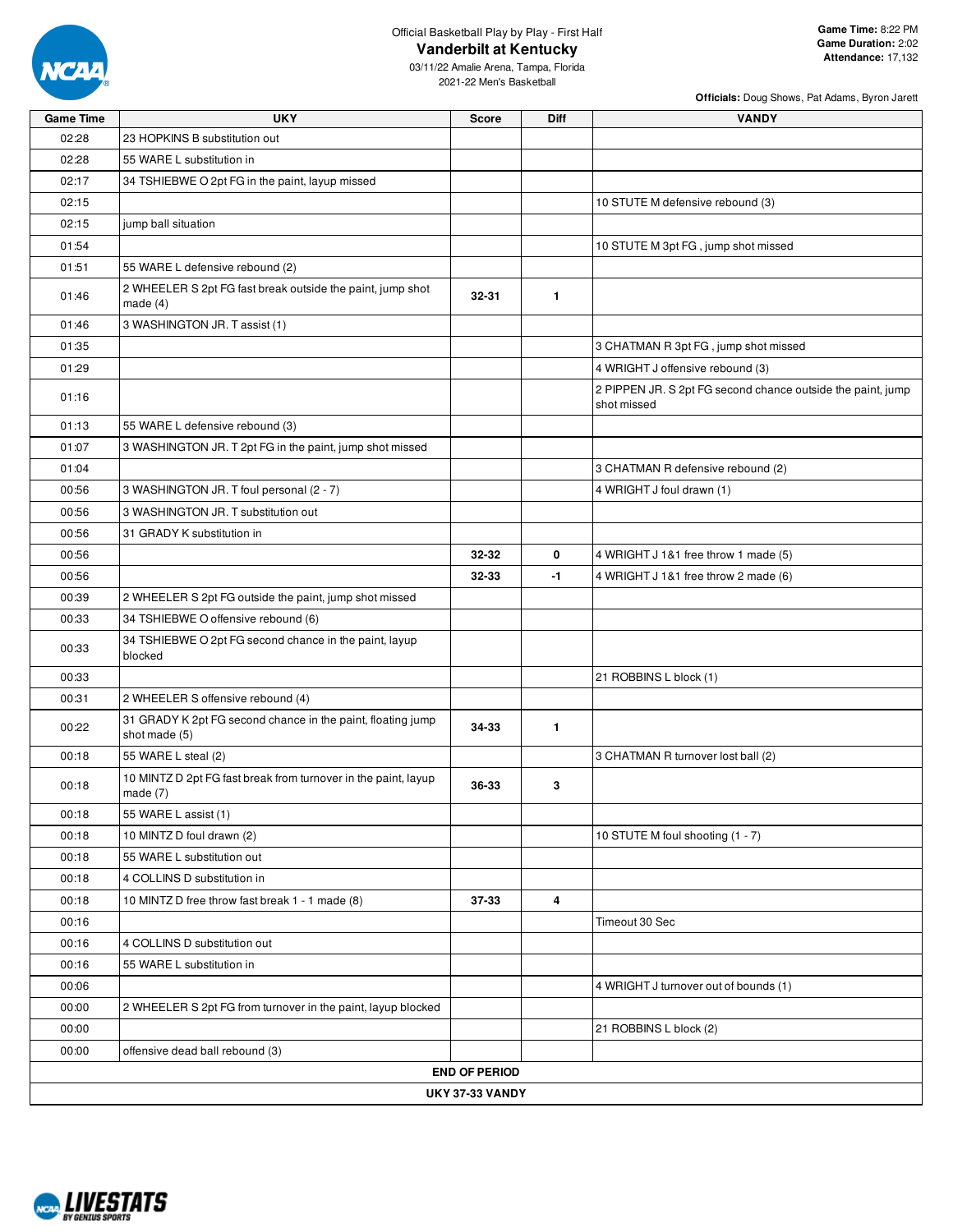

## Official Basketball Box Score - First Half **Vanderbilt at Kentucky**

03/11/22 Amalie Arena, Tampa, Florida 2021-22 Men's Basketball

**Officials:** Doug Shows, Pat Adams, Byron Jarett

| Vanderbilt - 33 |  |  |
|-----------------|--|--|
|                 |  |  |

|               |                       |            | FG        | 3P       | <b>FT</b> |             |               | <b>Rebounds</b> |           | <b>Fouls</b> | <b>TP</b> |          | AS TO ST |          | <b>Blocks</b>  |           | $+/-$          |  |
|---------------|-----------------------|------------|-----------|----------|-----------|-------------|---------------|-----------------|-----------|--------------|-----------|----------|----------|----------|----------------|-----------|----------------|--|
|               | NO. Name              | <b>Min</b> | M-A       | M-A      | M-A       | <b>OR</b>   | <b>DR</b>     | <b>TOT</b>      | <b>PF</b> | <b>FD</b>    |           |          |          |          | <b>BS</b>      | <b>BA</b> |                |  |
| 10            | <b>Myles Stute</b>    | F<br>15:04 | $3-6$     | $2 - 5$  | $0 - 0$   |             | 2             | 3               |           |              | 8         | 0        | 0        |          | 0              | 0         | $-7$           |  |
| 21            | Liam Robbins          | C<br>11:15 | $3-6$     | $1 - 3$  | $0 - 0$   | 2           |               | 3               | 0         | $\Omega$     | 7         | 0        |          | $\Omega$ | $\overline{2}$ | $\Omega$  | $-4$           |  |
| 2             | Scotty Pippen Jr.     | 17:43<br>G | $ -7$     | $1-3$    | $3-3$     | $\Omega$    |               |                 |           | 3            | 6         | 3        | 2        | $\Omega$ | 0              | 0         | -6             |  |
| 3             | Rodney Chatman        | 15:49<br>G | $1 - 4$   | $0 - 3$  | $0 - 0$   | $\Omega$    | $\mathcal{P}$ | $\mathcal{P}$   | 0         |              | 2         |          | 2        |          | 0              | $\Omega$  | $-4$           |  |
| 4             | Jordan Wright         | 14:32<br>G | $2-2$     | $0 - 0$  | $2 - 2$   |             | 2             | 3               |           |              | 6         | 0        |          | 0        | 0              | 0         | $-4$           |  |
| 42            | Quentin Millora-Brown | 08:45      | $0 - 1$   | $0 - 0$  | $0-0$     |             | $\Omega$      |                 | 2         | $\Omega$     |           | 0        |          | $\Omega$ |                |           | $\Omega$       |  |
| 0             | Tyrin Lawrence        | 05:28      | $2 - 5$   | $0 - 0$  | $0 - 1$   | 2           | $\Omega$      | 2               | $\Omega$  |              | 4         | 0        | 0        | 2        | 0              | 2         | $\Omega$       |  |
| 5             | Shane Dezonie         | 06:28      | $0 - 1$   | $0 - 0$  | $0-0$     | $\Omega$    | $\Omega$      | $\Omega$        |           | 0            |           | $\Omega$ |          | $\Omega$ | $\Omega$       |           | $\overline{2}$ |  |
| 23            | Jamaine Mann          | 04:56      | 0-0       | 0-0      | $0-0$     |             | $\Omega$      |                 |           | 0            | 0         |          | 0        | 0        | 0              | 0         | 3              |  |
| Team          |                       |            |           |          |           | $\mathbf 0$ | $\Omega$      | $\Omega$        |           |              | $\Omega$  |          | $\Omega$ |          |                |           |                |  |
| <b>Totals</b> |                       |            | $12 - 32$ | $4 - 14$ | $5-6$     | 8           | 8             | 16              |           | 7            | 33        | 5        | 6        | 4        | З              | 4         | $-4$           |  |

|     | <b>Shooting By Period</b> |          |       |  |  |  |  |  |  |
|-----|---------------------------|----------|-------|--|--|--|--|--|--|
| 1st | FG%                       | 12-32    | 37.5% |  |  |  |  |  |  |
|     | 3PT%                      | 4-14     | 28.6% |  |  |  |  |  |  |
|     | FT%                       | $5-6$    | 83.3% |  |  |  |  |  |  |
|     | GM FG%                    | 12-32    | 37.5% |  |  |  |  |  |  |
|     | 3PT%                      | $4 - 14$ | 28.6% |  |  |  |  |  |  |
|     | FT%                       | $5-6$    | 83.3% |  |  |  |  |  |  |

Dead Ball Rebounds: 0, 1

|    | Kentucky - 37         |  |          |         |                |  |  |  |  |  |  |
|----|-----------------------|--|----------|---------|----------------|--|--|--|--|--|--|
|    |                       |  |          | FG      | $\ddot{\cdot}$ |  |  |  |  |  |  |
|    | NO. Name              |  | Min      | M-A     | $\overline{N}$ |  |  |  |  |  |  |
|    | 12 Keion Brooks Jr.   |  | FI 06:54 | $1 - 2$ | $\mathfrak{c}$ |  |  |  |  |  |  |
| 34 | Oscar Tshiebwe        |  | F1 18:15 | $3-6$   | $\mathsf{C}$   |  |  |  |  |  |  |
|    | <b>Sahvir Wheeler</b> |  | 16:49    | $2 - 7$ | l (            |  |  |  |  |  |  |

|    |                           |       | FG      | 3Р              | FТ              |     |           | <b>Rebounds</b> |    | <b>Fouls</b> | TР | AS I | <b>TO ST</b> |   | <b>Blocks</b> |          | $+/-$ |
|----|---------------------------|-------|---------|-----------------|-----------------|-----|-----------|-----------------|----|--------------|----|------|--------------|---|---------------|----------|-------|
|    | NO. Name                  | Min   | M-A     |                 | M-A M-A         | OR. | <b>DR</b> | <b>TOT</b>      | PF | <b>FD</b>    |    |      |              |   | <b>BS</b>     | BA       |       |
| 12 | Keion Brooks Jr.          | 06:54 | 1-2     | $0 - 0 1 0 - 0$ |                 |     |           |                 | 2  | 0            | 2  |      | 0            | 0 | $\Omega$      |          | 4     |
| 34 | Oscar Tshiebwe<br>FI      | 18:15 | $3-6$   |                 | $0 - 0 0 - 0$   | З   | 3         | 6               |    |              | 6  |      |              | 0 | З             |          | 6     |
| 2  | Sahvir Wheeler<br>G.      | 16:49 | $2 - 7$ | $0 - 1$         | $0-0$           |     | 3         | 4               |    |              | 4  | 6    | 2            | 0 |               |          | 5     |
| 3  | TyTy Washington Jr.<br>GI | 14:30 | $3-6$   | $1 - 1$         | $1 - 2$         |     |           |                 | 2  | 2            | 8  |      |              | 0 |               | $\Omega$ | -6    |
| 31 | Kellan Grady<br>G.        | 15:15 | $2 - 4$ | $1-2$           | $0 - 0$         |     |           | 0               |    | 0            | 5  | 0    |              | 0 |               | 0        | 4     |
| 10 | Davion Mintz              | 13:26 | $3 - 4$ | $1 - 2$         | 1-1             |     | 0         | 0               |    | 2            | 8  |      |              |   |               | $\Omega$ | 9     |
| 0  | Jacob Toppin              | 07:05 | $2 - 3$ | $0 - 1$         | $0-0$           |     | 0         | 0               |    | 0            | 4  | 0    |              | 0 |               | 0        | $-2$  |
| 55 | Lance Ware                | 03:43 | $0 - 0$ |                 | $0 - 0 1 0 - 0$ |     | 3         | 3               |    | 0            | 0  |      |              | 2 |               | 0        | 4     |

| <b>Shooting By Period</b> |         |       |  |  |  |  |  |  |
|---------------------------|---------|-------|--|--|--|--|--|--|
| 1st<br>FG%                | 16-32   | 50.0% |  |  |  |  |  |  |
| 3PT%                      | $3 - 7$ | 42.9% |  |  |  |  |  |  |
| FT%                       | $2 - 3$ | 66.7% |  |  |  |  |  |  |
| GM FG%                    | 16-32   | 50.0% |  |  |  |  |  |  |
| 3PT%                      | $3 - 7$ | 42.9% |  |  |  |  |  |  |
| FT%                       | $2 - 3$ | 66.7% |  |  |  |  |  |  |

Dead Ball Rebounds: 3, 0

|       |              |                    |                                                                                                                                                    |                       |                       |                            |          | TOT                                                        |  |
|-------|--------------|--------------------|----------------------------------------------------------------------------------------------------------------------------------------------------|-----------------------|-----------------------|----------------------------|----------|------------------------------------------------------------|--|
|       |              | <b>Paint</b>       | 14                                                                                                                                                 | 12                    |                       |                            |          |                                                            |  |
|       |              |                    |                                                                                                                                                    |                       |                       |                            |          | 71                                                         |  |
|       |              | <b>Fast Breaks</b> |                                                                                                                                                    | 10                    |                       |                            |          | 77                                                         |  |
| 03:47 | 15:12        | <b>Bench</b>       |                                                                                                                                                    | 12                    |                       |                            |          |                                                            |  |
|       | <b>VANDY</b> | <b>UKY</b>         | <b>Points from</b><br>$4(1st15:19) 8(1st11:30)$<br><b>Turnovers</b><br><b>Best Scoring Run</b> 9(1 <sup>st</sup> 15:19)  12(1 <sup>st</sup> 11:30) | <b>Second Chancel</b> | <b>VANDYIUKY</b><br>8 | <b>VANDY</b><br><b>UKY</b> | 33<br>37 | <b>Period by Period Scoring</b><br>$1st$   2nd<br>38<br>40 |  |

Team | 0 1 1 | | 0 | | 0

4 Daimion Collins 02:50 0-0 0-0 0-0 0 2 2 0 1 0 0 0 0 0 0 -2 23 Bryce Hopkins 01:13 0-0 0-0 0-0 0 0 0 0 0 0 0 0 0 0 0 -2

**Totals** 16-32 3-7 2-3 5 13 18 7 7 37 9 6 3 4 3 4

**Technical Fouls:**:NONE

**Technical Fouls:**:NONE

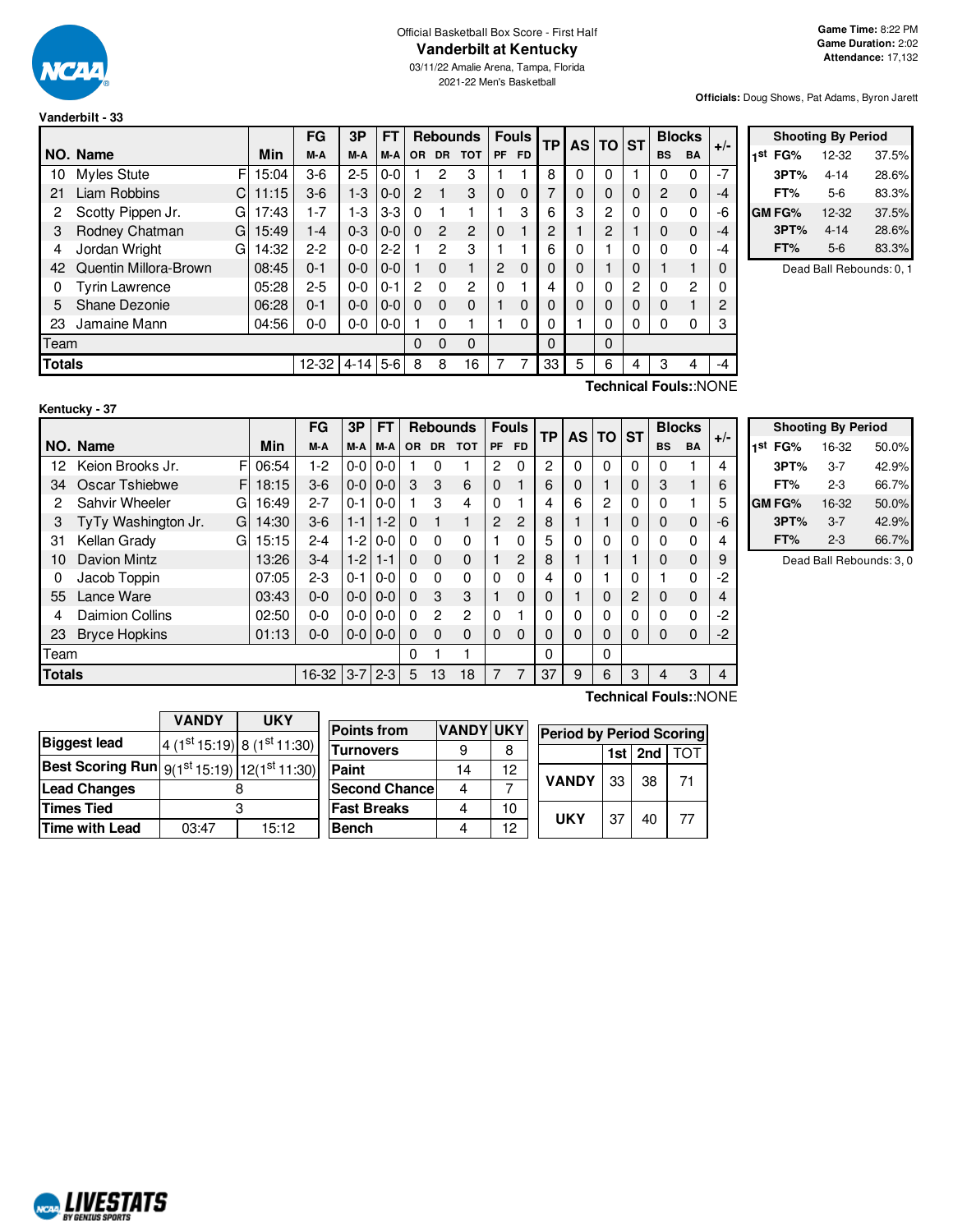

2021-22 Men's Basketball

**Officials:** Doug Shows, Pat Adams, Byron Jarett

## **Period 2**

| <b>Quarter Starters:</b> |                                                                        |                    |              |                 |                                                            |                                                             |
|--------------------------|------------------------------------------------------------------------|--------------------|--------------|-----------------|------------------------------------------------------------|-------------------------------------------------------------|
| <b>UKY</b>               | 2 Wheeler S                                                            | 3 Washington Jr. T |              | 12 Brooks Jr. K | 31 Grady K                                                 | 34 Tshiebwe O                                               |
| <b>VANDY</b>             | 2 Pippen Jr. S                                                         | 3 Chatman R        |              | 4 Wright J      | 10 Stute M                                                 | 21 Robbins L                                                |
| <b>Game Time</b>         | <b>UKY</b>                                                             |                    | <b>Score</b> | Diff            |                                                            | <b>VANDY</b>                                                |
| 20:00                    | 10 MINTZ D substitution out                                            |                    |              |                 |                                                            |                                                             |
| 20:00                    | 55 WARE L substitution out                                             |                    |              |                 |                                                            |                                                             |
| 20:00                    | 3 WASHINGTON JR. T substitution in                                     |                    |              |                 |                                                            |                                                             |
| 20:00                    | 12 BROOKS JR. K substitution in                                        |                    |              |                 |                                                            |                                                             |
| 19:39                    | 34 TSHIEBWE O 2pt FG outside the paint, hook shot made (8)             |                    | 39-33        | 6               |                                                            |                                                             |
| 19:39                    | 31 GRADY K assist (1)                                                  |                    |              |                 |                                                            |                                                             |
| 19:08                    |                                                                        |                    | 39-35        | $\overline{4}$  | 4 WRIGHT J 2pt FG in the paint, jump shot made (8)         |                                                             |
| 19:08                    |                                                                        |                    |              |                 | 21 ROBBINS L assist (1)                                    |                                                             |
| 18:58                    | 3 WASHINGTON JR. T 2pt FG outside the paint, jump shot<br>missed       |                    |              |                 |                                                            |                                                             |
| 18:54                    | 12 BROOKS JR. K offensive rebound (2)                                  |                    |              |                 |                                                            |                                                             |
| 18:54                    | 12 BROOKS JR. K 2pt FG second chance in the paint, jump shot<br>missed |                    |              |                 |                                                            |                                                             |
| 18:54                    | 34 TSHIEBWE O offensive rebound (7)                                    |                    |              |                 |                                                            |                                                             |
| 18:50                    | 31 GRADY K foul offensive (2 - 1)                                      |                    |              |                 | 2 PIPPEN JR. S foul drawn (4)                              |                                                             |
| 18:50                    | 31 GRADY K turnover offensive (1)                                      |                    |              |                 |                                                            |                                                             |
| 18:25                    |                                                                        |                    | 39-38        | $\mathbf{1}$    | 4 WRIGHT J 3pt FG from turnover, jump shot made (11)       |                                                             |
| 18:07                    | 3 WASHINGTON JR. T turnover bad pass (2)                               |                    |              |                 | 10 STUTE M steal (2)                                       |                                                             |
| 18:00                    |                                                                        |                    | 39-41        | $-2$            | (5)                                                        | 3 CHATMAN R 3pt FG fast break from turnover, jump shot made |
| 18:00                    |                                                                        |                    |              |                 | 2 PIPPEN JR. S assist (4)                                  |                                                             |
| 17:56                    | Timeout 30 Sec                                                         |                    |              |                 |                                                            |                                                             |
| 17:56                    | 2 WHEELER S foul offensive (1 - 2)                                     |                    |              |                 | 3 CHATMAN R foul drawn (2)                                 |                                                             |
| 17:56                    | 2 WHEELER S turnover offensive (3)                                     |                    |              |                 |                                                            |                                                             |
| 17:54                    |                                                                        |                    |              |                 | 2 PIPPEN JR. S 3pt FG from turnover, jump shot missed      |                                                             |
| 17:50                    | 34 TSHIEBWE O defensive rebound (8)                                    |                    |              |                 |                                                            |                                                             |
| 17:45                    | 3 WASHINGTON JR. T 2pt FG in the paint, layup blocked                  |                    |              |                 |                                                            |                                                             |
| 17:45                    |                                                                        |                    |              |                 | 21 ROBBINS L block (3)                                     |                                                             |
| 17:40                    |                                                                        |                    |              |                 | 21 ROBBINS L defensive rebound (4)                         |                                                             |
| 17:36                    |                                                                        |                    |              |                 | 3 CHATMAN R 2pt FG in the paint, driving layup missed      |                                                             |
| 17:33                    | defensive rebound (22)                                                 |                    |              |                 |                                                            |                                                             |
| 17:33                    | 3 WASHINGTON JR. T substitution out                                    |                    |              |                 |                                                            |                                                             |
| 17:33                    | 10 MINTZ D substitution in                                             |                    |              |                 |                                                            |                                                             |
| 17:33                    |                                                                        |                    |              |                 | 3 CHATMAN R substitution out                               |                                                             |
| 17:33                    |                                                                        |                    |              |                 | 0 LAWRENCE T substitution in                               |                                                             |
| 17:26                    | 2 WHEELER S 2pt FG in the paint, layup blocked                         |                    |              |                 |                                                            |                                                             |
| 17:26                    |                                                                        |                    |              |                 | 21 ROBBINS L block (4)                                     |                                                             |
| 17:26                    | offensive rebound (23)                                                 |                    |              |                 |                                                            |                                                             |
| 17:23                    | 10 MINTZ D 3pt FG second chance, jump shot missed                      |                    |              |                 |                                                            |                                                             |
| 17:19                    |                                                                        |                    |              |                 | 4 WRIGHT J defensive rebound (4)                           |                                                             |
| 17:03                    |                                                                        |                    | 39-44        | $-5$            | 4 WRIGHT J 3pt FG, jump shot made (14)                     |                                                             |
| 16:48                    | 12 BROOKS JR. K 2pt FG outside the paint, jump shot missed             |                    |              |                 |                                                            |                                                             |
| 16:44                    |                                                                        |                    |              |                 | 10 STUTE M defensive rebound (4)                           |                                                             |
| 16:36                    |                                                                        |                    | 39-46        | $-7$            | 2 PIPPEN JR. S 2pt FG in the paint, driving layup made (8) |                                                             |
|                          |                                                                        |                    |              |                 |                                                            |                                                             |

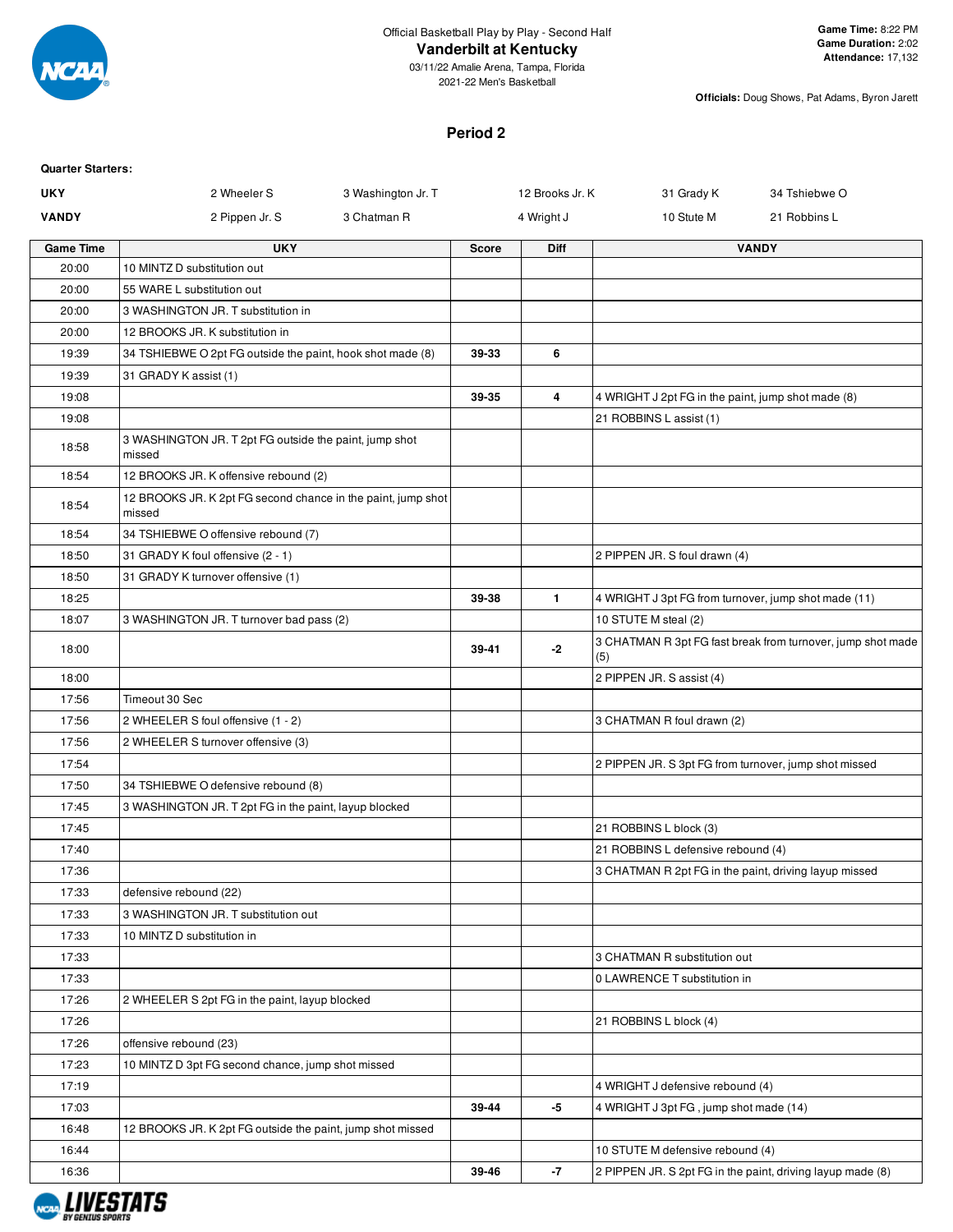

03/11/22 Amalie Arena, Tampa, Florida 2021-22 Men's Basketball

| <b>Game Time</b> | <b>UKY</b>                                                                    | <b>Score</b> | <b>Diff</b>   | <b>VANDY</b>                                        |
|------------------|-------------------------------------------------------------------------------|--------------|---------------|-----------------------------------------------------|
| 16:04            | 31 GRADY K 3pt FG, jump shot made (8)                                         | 42-46        | -4            |                                                     |
| 16:04            | 10 MINTZ D assist (2)                                                         |              |               |                                                     |
| 15:52            |                                                                               |              |               | 2 PIPPEN JR. S 2pt FG in the paint, layup missed    |
| 15:49            | 34 TSHIEBWE O defensive rebound (9)                                           |              |               |                                                     |
| 15:44            | 12 BROOKS JR. K 2pt FG fast break in the paint, pull up jump<br>shot made (4) | 44-46        | $-2$          |                                                     |
| 15:44            | 2 WHEELER S assist (7)                                                        |              |               |                                                     |
| 15:24            |                                                                               |              |               | 2 PIPPEN JR. S 3pt FG, jump shot missed             |
| 15:19            | 12 BROOKS JR. K defensive rebound (3)                                         |              |               |                                                     |
| 15:14            | 34 TSHIEBWE O foul drawn (2)                                                  |              |               | 21 ROBBINS L foul shooting (1 - 1)                  |
| 15:14            |                                                                               |              | Timeout media |                                                     |
| 15:14            |                                                                               |              |               | 4 WRIGHT J substitution out                         |
| 15:14            |                                                                               |              |               | 21 ROBBINS L substitution out                       |
| 15:14            |                                                                               |              |               | 5 DEZONIE S substitution in                         |
| 15:14            |                                                                               |              |               | 42 MILLORA-BROWN Q substitution in                  |
| 15:14            | 34 TSHIEBWE O free throw fast break 1 - 2 made (9)                            | 45-46        | $-1$          |                                                     |
|                  |                                                                               |              |               |                                                     |
| 15:14            | 34 TSHIEBWE O free throw fast break 2 - 2 made (10)                           | 46-46        | 0             |                                                     |
| 14:48            | 12 BROOKS JR. K foul shooting (3 - 3)                                         |              |               | 42 MILLORA-BROWN Q foul drawn (1)                   |
| 14:48            |                                                                               |              |               | 42 MILLORA-BROWN Q free throw 1 - 2 missed          |
| 14:48            |                                                                               |              |               | offensive dead ball rebound (2)                     |
| 14:48            | 12 BROOKS JR. K substitution out                                              |              |               |                                                     |
| 14:48            | 0 TOPPIN J substitution in                                                    |              |               |                                                     |
| 14:48            |                                                                               | 46-47        | $-1$          | 42 MILLORA-BROWN Q free throw 2 - 2 made (1)        |
| 14:28            | 2 WHEELER S 3pt FG, jump shot missed                                          |              |               |                                                     |
| 14:26            |                                                                               |              |               | defensive rebound (20)                              |
| 14:07            | 0 TOPPIN J foul personal (1 - 4)                                              |              |               | 2 PIPPEN JR. S foul drawn (5)                       |
| 14:07            | 31 GRADY K substitution out                                                   |              |               |                                                     |
| 14:07            | 3 WASHINGTON JR. T substitution in                                            |              |               |                                                     |
| 14:04            |                                                                               |              |               | 2 PIPPEN JR. S 3pt FG, jump shot missed             |
| 13:55            | 34 TSHIEBWE O defensive rebound (10)                                          |              |               |                                                     |
| 13:53            | 34 TSHIEBWE O 2pt FG in the paint, layup made (12)                            | 48-47        | $\mathbf{1}$  |                                                     |
| 13:53            | 2 WHEELER S assist (8)                                                        |              |               |                                                     |
| 13:29            |                                                                               |              |               | 2 PIPPEN JR. S 2pt FG in the paint, layup blocked   |
| 13:29            | 0 TOPPIN J block (2)                                                          |              |               |                                                     |
| 13:29            | 34 TSHIEBWE O defensive rebound (11)                                          |              |               |                                                     |
| 13:28            | 34 TSHIEBWE O foul drawn (3)                                                  |              |               | 42 MILLORA-BROWN Q foul personal (3 - 2)            |
| 13:27            |                                                                               |              |               | 2 PIPPEN JR. S substitution out                     |
| 13:27            |                                                                               |              |               | 3 CHATMAN R substitution in                         |
| 13:12            | 2 WHEELER S 2pt FG outside the paint, jump shot missed                        |              |               |                                                     |
| 13:08            |                                                                               |              |               | 10 STUTE M defensive rebound (5)                    |
| 12:49            |                                                                               |              |               | 0 LAWRENCE T 2pt FG in the paint, layup blocked     |
|                  |                                                                               |              |               |                                                     |
| 12:49            | 0 TOPPIN J block (3)                                                          |              |               |                                                     |
| 12:49            |                                                                               |              |               | offensive rebound (22)                              |
| 12:41            |                                                                               |              |               | 3 CHATMAN R 3pt FG second chance, jump shot blocked |
| 12:41            | 10 MINTZ D block (1)                                                          |              |               |                                                     |
| 12:35            | 2 WHEELER S defensive rebound (5)                                             |              |               |                                                     |
| 12:35            | 3 WASHINGTON JR. T 2pt FG fast break in the paint, driving<br>layup made (10) | 50-47        | 3             |                                                     |
| 12:35            | 10 MINTZ D assist (3)                                                         |              |               |                                                     |
| 12:35            |                                                                               |              |               | 3 CHATMAN R foul class A technical (1 - 3)          |

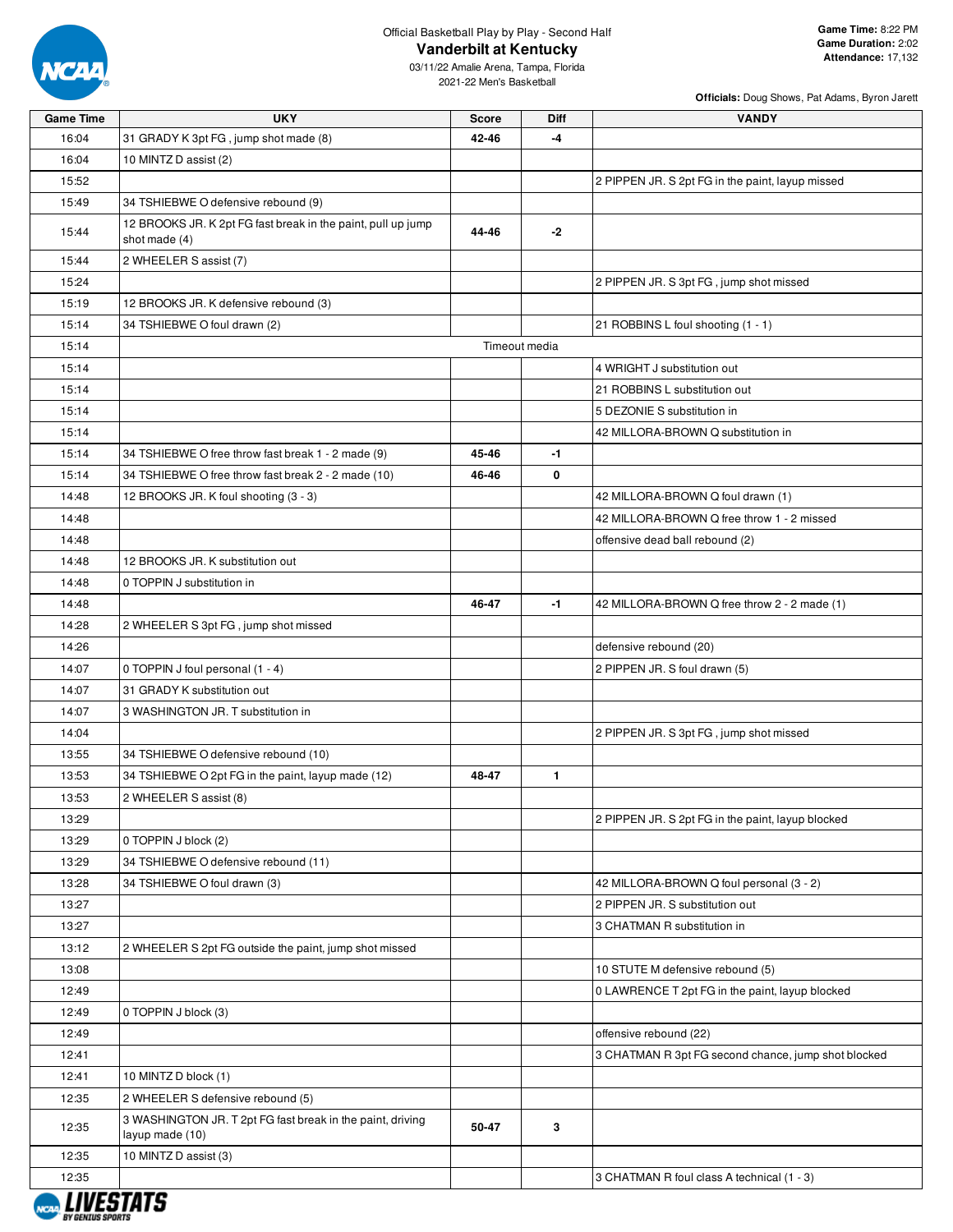

03/11/22 Amalie Arena, Tampa, Florida 2021-22 Men's Basketball

| <b>Officials:</b> Doug Shows, Pat Adams, Byron Jarett |  |  |
|-------------------------------------------------------|--|--|
|-------------------------------------------------------|--|--|

| <b>Game Time</b> | <b>UKY</b>                                                 | <b>Score</b> | <b>Diff</b>    | <b>VANDY</b>                                                |
|------------------|------------------------------------------------------------|--------------|----------------|-------------------------------------------------------------|
| 12:35            |                                                            |              |                | 3 CHATMAN R turnover offensive (3)                          |
| 12:35            | 10 MINTZ D free throw 1 - 2 made (9)                       | 51-47        | 4              |                                                             |
| 12:35            | 10 MINTZ D free throw 2 - 2 missed                         |              |                |                                                             |
| 12:35            |                                                            |              |                | defensive dead ball rebound (3)                             |
| 12:28            |                                                            |              |                | 3 CHATMAN R 2pt FG in the paint, driving layup blocked      |
| 12:28            | 34 TSHIEBWE O block (4)                                    |              |                |                                                             |
| 12:23            | 2 WHEELER S defensive rebound (6)                          |              |                |                                                             |
| 12:21            | 3 WASHINGTON JR. T 3pt FG, jump shot made (13)             | 54-47        | $\overline{7}$ |                                                             |
| 12:21            | 2 WHEELER S assist (9)                                     |              |                |                                                             |
| 12:09            |                                                            |              |                | Timeout 30 Sec                                              |
| 12:08            |                                                            |              |                | 5 DEZONIE S substitution out                                |
| 12:08            |                                                            |              |                | 2 PIPPEN JR. S substitution in                              |
| 12:08            |                                                            |              |                | 10 STUTE M substitution out                                 |
| 12:08            |                                                            |              |                | 4 WRIGHT J substitution in                                  |
| 12:00            | 10 MINTZ D foul personal (2 - 5)                           |              |                | 2 PIPPEN JR. S foul drawn (6)                               |
| 11:51            |                                                            |              |                | 42 MILLORA-BROWN Q turnover 3 seconds (2)                   |
|                  | 3 WASHINGTON JR. T 2pt FG from turnover outside the paint, |              |                |                                                             |
| 11:37            | jump shot missed                                           |              |                |                                                             |
| 11:33            |                                                            |              |                | 4 WRIGHT J defensive rebound (5)                            |
| 11:26            |                                                            |              |                | 2 PIPPEN JR. S 2pt FG outside the paint, jump shot missed   |
| 11:21            | 34 TSHIEBWE O defensive rebound (12)                       |              |                |                                                             |
| 11:15            | 3 WASHINGTON JR. T 3pt FG, jump shot missed                |              |                |                                                             |
| 11:10            |                                                            |              |                | 4 WRIGHT J defensive rebound (6)                            |
| 10:56            | 3 WASHINGTON JR. T steal (1)                               |              |                | 0 LAWRENCE T turnover lost ball (1)                         |
| 10:51            | 10 MINTZ D foul drawn (3)                                  |              |                | 4 WRIGHT J foul shooting (2 - 4)                            |
| 10:51            | 10 MINTZ D free throw fast break 1 - 2 missed              |              |                |                                                             |
| 10:51            | offensive dead ball rebound (4)                            |              |                |                                                             |
| 10:51            |                                                            |              |                | 0 LAWRENCE T substitution out                               |
| 10:51            |                                                            |              |                | 21 ROBBINS L substitution in                                |
| 10:51            | 10 MINTZ D free throw fast break 2 - 2 made (10)           | 55-47        | 8              |                                                             |
| 10:49            | 2 WHEELER S foul personal (2 - 6)                          |              |                | 3 CHATMAN R foul drawn (3)                                  |
| 10:31            | 10 MINTZ D foul personal (3 - 7)                           |              |                | 2 PIPPEN JR. S foul drawn (7)                               |
| 10:31            |                                                            | 55-48        | $\overline{7}$ | 2 PIPPEN JR. S 1&1 free throw 1 made (9)                    |
| 10:31            | 10 MINTZ D substitution out                                |              |                |                                                             |
| 10:31            | 31 GRADY K substitution in                                 |              |                |                                                             |
| 10:31            |                                                            | 55-49        | 6              | 2 PIPPEN JR. S 1&1 free throw 2 made (10)                   |
| 10:21            | 0 TOPPIN J 2pt FG in the paint, jump shot made (6)         | 57-49        | 8              |                                                             |
| 10:21            | 2 WHEELER S assist (10)                                    |              |                |                                                             |
| 10:00            |                                                            | 57-52        | 5              | 4 WRIGHT J 3pt FG, jump shot made (17)                      |
| 10:00            |                                                            |              |                | 2 PIPPEN JR. S assist (5)                                   |
| 09:46            | 0 TOPPIN J 2pt FG in the paint, driving layup made (8)     | 59-52        | $\overline{7}$ |                                                             |
| 09:21            |                                                            |              |                | 21 ROBBINS L turnover bad pass (1)                          |
| 09:04            | 31 GRADY K foul offensive (3 - 8)                          |              |                | 42 MILLORA-BROWN Q foul drawn (2)                           |
| 09:04            | 31 GRADY K turnover offensive (2)                          |              |                |                                                             |
| 09:04            |                                                            |              |                | 42 MILLORA-BROWN Q substitution out                         |
| 09:04            |                                                            |              |                | 10 STUTE M substitution in                                  |
| 09:04            | 0 TOPPIN J substitution out                                |              |                |                                                             |
| 09:04            | 12 BROOKS JR. K substitution in                            |              |                |                                                             |
|                  |                                                            |              |                | 4 WRIGHT J 2pt FG from turnover in the paint, driving layup |
| 08:45            |                                                            | 59-54        | $\sqrt{5}$     | made (19)                                                   |

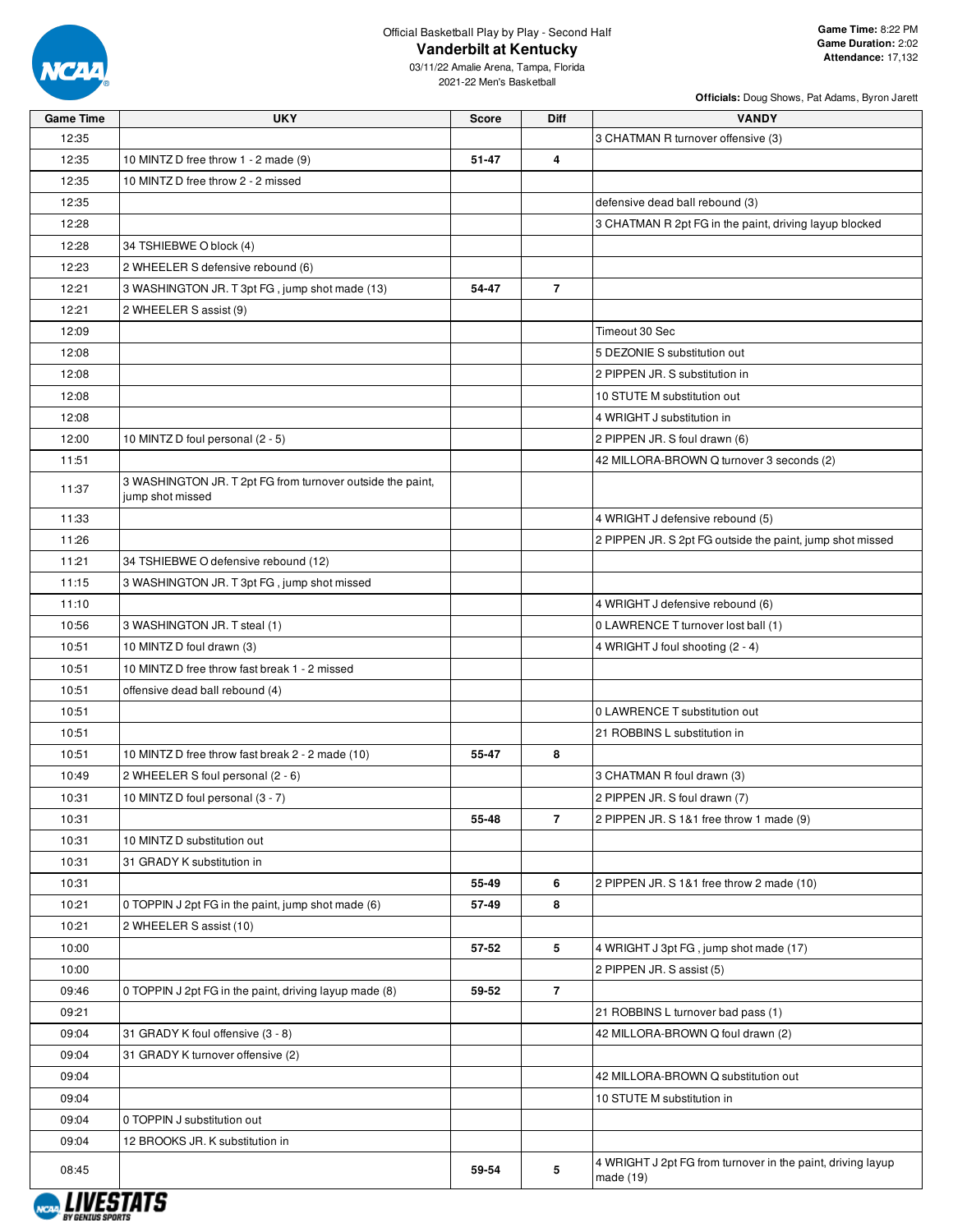

**Officials:** Doug Shows, Pat Adams, Byron Jarett

03/11/22 Amalie Arena, Tampa, Florida 2021-22 Men's Basketball

| <b>Game Time</b> | <b>UKY</b>                                                                | <b>Score</b> | Diff           | <b>VANDY</b>                                                                        |
|------------------|---------------------------------------------------------------------------|--------------|----------------|-------------------------------------------------------------------------------------|
| 08:13            | 12 BROOKS JR. K 3pt FG, jump shot missed                                  |              |                |                                                                                     |
| 08:13            |                                                                           |              |                | defensive dead ball rebound (4)                                                     |
| 08:13            | 31 GRADY K substitution out                                               |              |                |                                                                                     |
| 08:13            | 10 MINTZ D substitution in                                                |              |                |                                                                                     |
| 07:47            |                                                                           |              |                | 4 WRIGHT J 2pt FG in the paint, jump shot missed                                    |
| 07:43            | 34 TSHIEBWE O defensive rebound (13)                                      |              |                |                                                                                     |
| 07:40            | 34 TSHIEBWE O turnover bad pass (2)                                       |              |                | 21 ROBBINS L steal (1)                                                              |
| 07:34            |                                                                           | 59-56        | 3              | 21 ROBBINS L 2pt FG from turnover in the paint, dunk, made (9)                      |
| 07:17            | 2 WHEELER S turnover bad pass (4)                                         |              |                | 3 CHATMAN R steal (2)                                                               |
| 07:12            |                                                                           | 59-58        | 1.             | 3 CHATMAN R 2pt FG fast break from turnover in the paint,<br>driving layup made (7) |
| 07:10            | Timeout 30 Sec                                                            |              |                |                                                                                     |
| 07:10            | 12 BROOKS JR. K substitution out                                          |              |                |                                                                                     |
| 07:10            | 0 TOPPIN J substitution in                                                |              |                |                                                                                     |
| 06:51            | 3 WASHINGTON JR. T 2pt FG in the paint, jump shot missed                  |              |                |                                                                                     |
| 06:48            | 34 TSHIEBWE O offensive rebound (14)                                      |              |                |                                                                                     |
| 06:41            | 2 WHEELER S 2pt FG second chance outside the paint, jump<br>shot made (6) | 61-58        | 3              |                                                                                     |
| 06:41            | 10 MINTZ D assist (4)                                                     |              |                |                                                                                     |
| 06:11            |                                                                           |              |                | 21 ROBBINS L 3pt FG, jump shot missed                                               |
| 06:07            | 0 TOPPIN J defensive rebound (1)                                          |              |                |                                                                                     |
| 06:04            | 3 WASHINGTON JR. T 3pt FG fast break, jump shot made (16)                 | 64-58        | 6              |                                                                                     |
| 06:04            | 10 MINTZ D assist (5)                                                     |              |                |                                                                                     |
| 05:40            |                                                                           |              |                | 2 PIPPEN JR. S turnover bad pass (3)                                                |
| 05:16            | 3 WASHINGTON JR. T 3pt FG from turnover, jump shot made<br>(19)           | 67-58        | 9              |                                                                                     |
| 05:16            | 0 TOPPIN J assist (1)                                                     |              |                |                                                                                     |
| 04:59            |                                                                           | 67-60        | $\overline{7}$ | 4 WRIGHT J 2pt FG in the paint, driving layup made (21)                             |
| 04:32            | 3 WASHINGTON JR. T 2pt FG in the paint, floating jump shot<br>made (21)   | 69-60        | 9              |                                                                                     |
| 04:32            | 2 WHEELER S assist (11)                                                   |              |                |                                                                                     |
| 04:20            |                                                                           |              |                | 2 PIPPEN JR. S 2pt FG in the paint, layup blocked                                   |
| 04:20            | 34 TSHIEBWE O block (5)                                                   |              |                |                                                                                     |
| 04:19            |                                                                           |              |                | offensive rebound (25)                                                              |
| 04:16            |                                                                           |              |                | 2 PIPPEN JR. S 3pt FG second chance, jump shot missed                               |
| 04:11            | 0 TOPPIN J defensive rebound (2)                                          |              |                |                                                                                     |
| 03:46            | 34 TSHIEBWE O foul drawn (4)                                              |              |                | 3 CHATMAN R foul personal (2 - 5)                                                   |
| 03:46            |                                                                           |              | Timeout media  |                                                                                     |
| 03:46            |                                                                           |              |                | 21 ROBBINS L substitution out                                                       |
| 03:46            |                                                                           |              |                | 42 MILLORA-BROWN Q substitution in                                                  |
| 03:34            | 34 TSHIEBWE O 2pt FG in the paint, alleyoop missed                        |              |                |                                                                                     |
| 03:30            |                                                                           |              |                | 3 CHATMAN R defensive rebound (3)                                                   |
| 03:06            |                                                                           | 69-63        | 6              | 10 STUTE M 3pt FG, jump shot made (11)                                              |
| 03:06            |                                                                           |              |                | 2 PIPPEN JR. S assist (6)                                                           |
| 02:45            | 2 WHEELER S 2pt FG in the paint, floating jump shot made (8)              | 71-63        | 8              |                                                                                     |
| 02:19            |                                                                           |              |                | 2 PIPPEN JR. S 2pt FG in the paint, jump shot missed                                |
| 02:17            | 3 WASHINGTON JR. T defensive rebound (2)                                  |              |                |                                                                                     |
| 02:17            | 3 WASHINGTON JR. T foul drawn (3)                                         |              |                | 2 PIPPEN JR. S foul personal (2 - 6)                                                |
| 01:50            | 2 WHEELER S 2pt FG outside the paint, jump shot missed                    |              |                |                                                                                     |
| 01:47            |                                                                           |              |                | 10 STUTE M defensive rebound (6)                                                    |

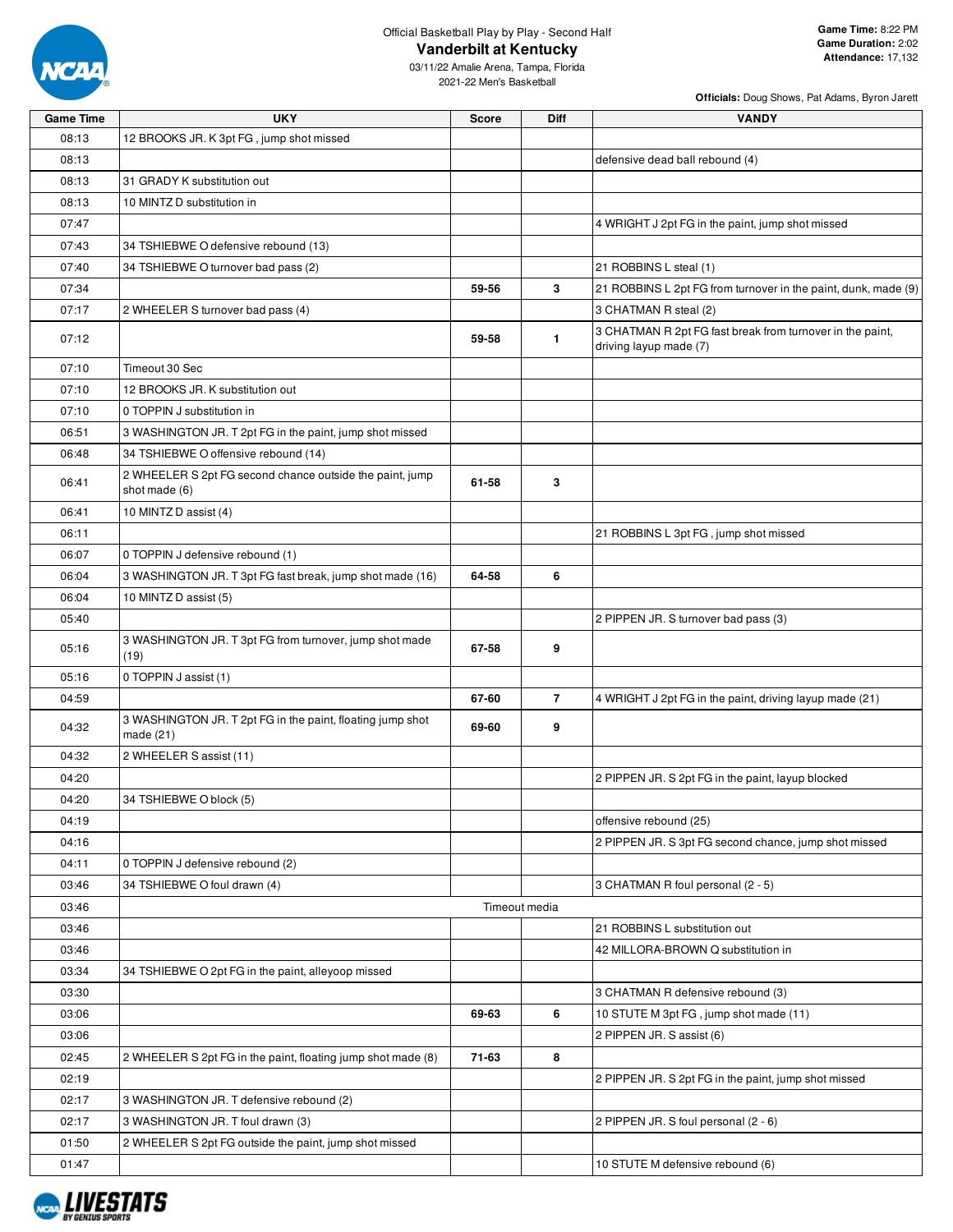

03/11/22 Amalie Arena, Tampa, Florida 2021-22 Men's Basketball

| <b>Game Time</b> | <b>UKY</b>                                               | <b>Score</b>           | <b>Diff</b>    | <b>VANDY</b>                                           |
|------------------|----------------------------------------------------------|------------------------|----------------|--------------------------------------------------------|
| 01:42            |                                                          | 71-66                  | 5              | 4 WRIGHT J 3pt FG, jump shot made (24)                 |
| 01:02            | 0 TOPPIN J 2pt FG outside the paint, jump shot made (10) | 73-66                  | $\overline{7}$ |                                                        |
| 01:02            | 34 TSHIEBWE O assist (1)                                 |                        |                |                                                        |
| 00:56            |                                                          |                        |                | Timeout 60 Sec                                         |
| 00:54            |                                                          | 73-69                  | 4              | 4 WRIGHT J 3pt FG, jump shot made (27)                 |
| 00:54            |                                                          |                        |                | 3 CHATMAN R assist (2)                                 |
| 00:25            | 3 WASHINGTON JR. T 2pt FG in the paint, jump shot missed |                        |                |                                                        |
| 00:21            | offensive rebound (36)                                   |                        |                |                                                        |
| 00:18            | 3 WASHINGTON JR. T foul drawn (4)                        |                        |                | 3 CHATMAN R foul personal (3 - 7)                      |
| 00:18            | 3 WASHINGTON JR. T 1&1 free throw 1 made (22)            | 74-69                  | 5              |                                                        |
| 00:18            | 3 WASHINGTON JR. T 1&1 free throw 2 made (23)            | 75-69                  | 6              |                                                        |
| 00:08            |                                                          | 75-71                  | 4              | 42 MILLORA-BROWN Q 2pt FG in the paint, layup made (3) |
| 00:08            |                                                          |                        |                | 2 PIPPEN JR. S assist (7)                              |
| 00:08            | 3 WASHINGTON JR. T foul drawn (5)                        |                        |                | 4 WRIGHT J foul personal (3 - 8)                       |
| 00:08            | 3 WASHINGTON JR. T 1&1 free throw 1 made (24)            | 76-71                  | 5              |                                                        |
| 00:08            | 3 WASHINGTON JR. T 1&1 free throw 2 made (25)            | $77 - 71$              | 6              |                                                        |
| 00:04            |                                                          |                        |                | 4 WRIGHT J 3pt FG, jump shot missed                    |
| 00:03            | 3 WASHINGTON JR. T defensive rebound (3)                 |                        |                |                                                        |
|                  |                                                          | <b>END OF GAME</b>     |                |                                                        |
|                  |                                                          | <b>UKY 77-71 VANDY</b> |                |                                                        |

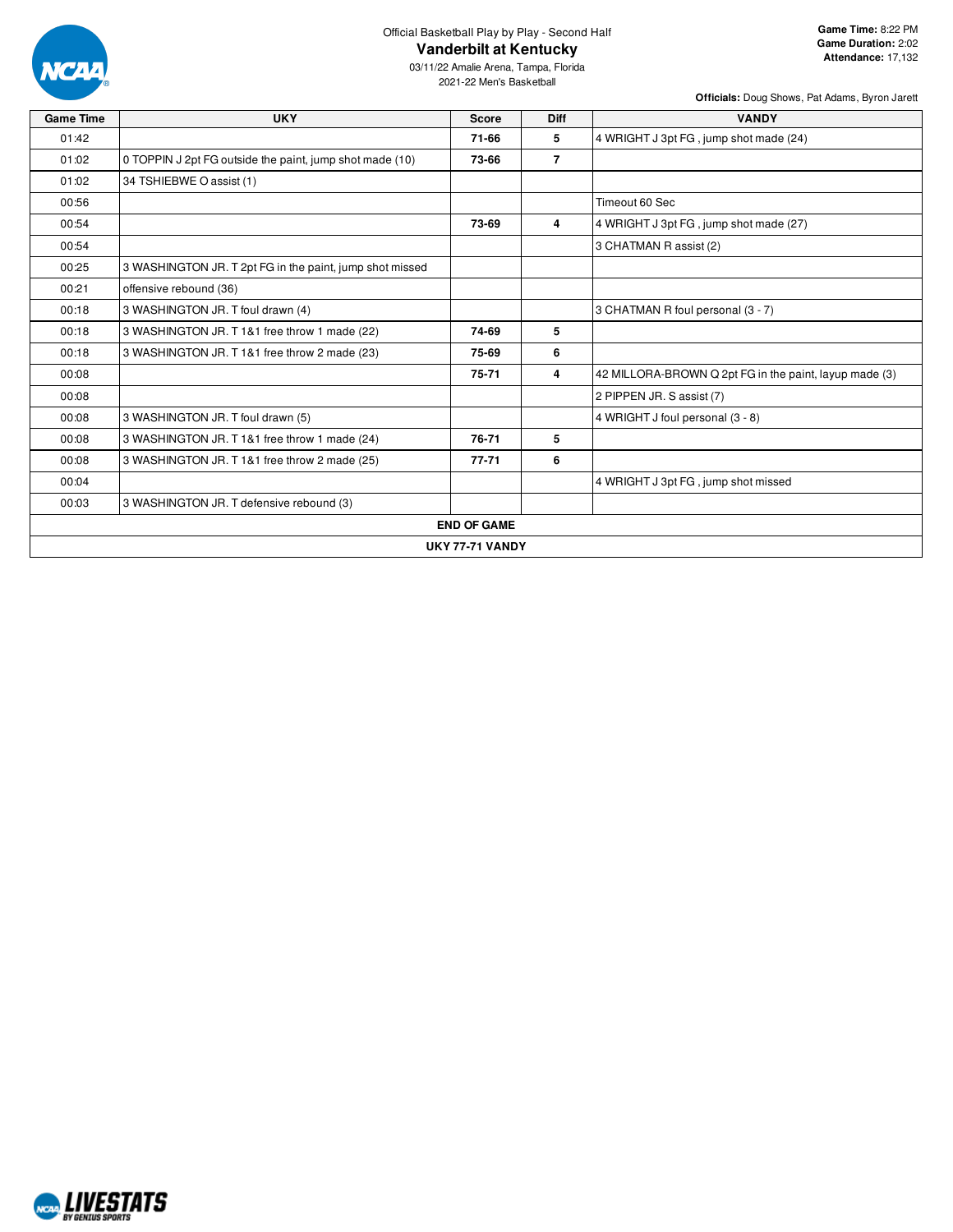

#### Official Basketball Box Score - Second Half **Vanderbilt at Kentucky**

03/11/22 Amalie Arena, Tampa, Florida 2021-22 Men's Basketball

**Officials:** Doug Shows, Pat Adams, Byron Jarett

| Vanderbilt - 38 |  |
|-----------------|--|
|                 |  |

|    |                                          |    |       | <b>FG</b> | 3P      | <b>FT</b> |           |           | <b>Rebounds</b> | <b>Fouls</b>   |     | <b>TP</b> |   | AS TO ST |   | <b>Blocks</b> |           | $+/-$ |
|----|------------------------------------------|----|-------|-----------|---------|-----------|-----------|-----------|-----------------|----------------|-----|-----------|---|----------|---|---------------|-----------|-------|
|    | NO. Name                                 |    | Min   | M-A       | M-A     | M-A       | <b>OR</b> | <b>DR</b> | <b>TOT</b>      | PF             | FD. |           |   |          |   | <b>BS</b>     | <b>BA</b> |       |
| 10 | Myles Stute                              | F  | 16:56 | 1-1       | 1-1     | $0-0$     | 0         | 3         | 3               | $\Omega$       | 0   | 3         |   | 0        |   |               |           | $-2$  |
| 21 | Liam Robbins                             | C  | 11:51 | $1-2$     | $0 - 1$ | $0-0$     | 0         |           |                 |                | 0   | 2         |   |          |   | 2             | $\Omega$  | 4     |
| 2  | Scotty Pippen Jr.                        | G  | 18:41 | $1 - 10$  | $0 - 4$ | l 2-2     | 0         | 0         | 0               |                | 4   | 4         | 4 |          |   | 0             | 2         | 4     |
| 3  | Rodney Chatman                           | GI | 15:54 | $2 - 5$   | $1-2$   | $0-0$     | $\Omega$  |           |                 | 3              | 2   | 5         |   |          |   | 0             | 2         |       |
| 4  | Jordan Wright                            | G  | 16:54 | $8 - 10$  | $5-6$   | $0-0$     | 0         | 3         | 3               | $\overline{c}$ | 0   | 21        | 0 | 0        | 0 | 0             |           | 7     |
| 0  | <b>Tyrin Lawrence</b>                    |    | 06:42 | $0 - 1$   | $0 - 0$ | $0 - 0$   | 0         | $\Omega$  | $\Omega$        | $\Omega$       | 0   | 0         | 0 |          | 0 | 0             |           | $-9$  |
| 5  | Shane Dezonie                            |    | 03:06 | $0 - 0$   | $0 - 0$ | $0 - 0$   | 0         | 0         | 0               | $\Omega$       | 0   | ი         |   | 0        | 0 | $\Omega$      | 0         | -9    |
| 42 | Quentin Millora-Brown                    |    | 09:56 | $1 - 1$   | $0 - 0$ | $1 - 2$   | 0         | $\Omega$  | $\Omega$        |                | 2   | 3         | 0 |          | 0 | $\Omega$      | 0         | -6    |
|    | Team                                     |    |       |           |         |           | 2         |           | 3               |                |     | 0         |   | 0        |   |               |           |       |
|    | <b>Totals</b><br>$7-14$ 3-4<br>$14 - 30$ |    |       |           |         |           | 2         | 9         | 11              | 8              | 8   | 38        | 6 | 5        | 3 | 2             | 5         | $-2$  |

|                     |      | <b>Shooting By Period</b> |       |
|---------------------|------|---------------------------|-------|
| <sub>2</sub> nd FG% |      | 14-30                     | 46.7% |
|                     | 3PT% | $7 - 14$                  | 50.0% |
|                     | FT%  | $3-4$                     | 75%   |
| <b>GM FG%</b>       |      | 14-30                     | 46.7% |
|                     | 3PT% | $7 - 14$                  | 50.0% |
|                     | FT%  | $3-4$                     | 75.0% |

Dead Ball Rebounds: 1, 2

|  | Technical Fouls:Chatman 2 <sup>nd</sup> 12:35 |  |
|--|-----------------------------------------------|--|
|--|-----------------------------------------------|--|

|      | Kentucky - 40       |    |          |          |         |                  |          |                |                 |                |              |              |      |              |          |                |           |                |
|------|---------------------|----|----------|----------|---------|------------------|----------|----------------|-----------------|----------------|--------------|--------------|------|--------------|----------|----------------|-----------|----------------|
|      |                     |    |          | FG       | 3P      | FT               |          |                | <b>Rebounds</b> |                | <b>Fouls</b> | ТP           | AS I | <b>TO ST</b> |          | <b>Blocks</b>  |           | $+/-$          |
|      | NO. Name            |    | Min      | M-A      | M-A     | M-A              | OR.      |                | DR TOT          | <b>PF</b>      | <b>FD</b>    |              |      |              |          | <b>BS</b>      | <b>BA</b> |                |
| 12   | Keion Brooks Jr.    | ΕI | 07:06    | 1-4      | $0 - 1$ | $0 - 0$          |          |                | 2               |                | 0            | 2            | 0    | $\Omega$     | 0        | 0              | 0         | $-10$          |
| 34   | Oscar Tshiebwe      |    | FI 20:00 | $2 - 3$  | $0 - 0$ | $2 - 2$          | 2        | 6              | 8               | $\Omega$       | 3            | 6            |      |              | 0        | $\overline{2}$ | $\Omega$  | 2              |
| 2    | Sahvir Wheeler      | GI | 20:00    | $2 - 6$  | $0 - 1$ | $0-0$            | $\Omega$ | 2              | 2               | 2              | $\Omega$     | 4            | 5    | 2            | $\Omega$ | 0              |           | 2              |
| 3    | TyTy Washington Jr. | GI | 16:34    | $5 - 11$ | $3 - 4$ | $4 - 4$          | $\Omega$ | $\mathcal{P}$  | 2               | $\Omega$       | 3            | 17           | 0    |              |          | 0              |           |                |
| 31   | Kellan Grady        | G  | 08:11    | 1-1      | $1 - 1$ | $0 - 0$          | $\Omega$ | $\Omega$       | $\Omega$        | $\overline{c}$ | $\Omega$     | 3            |      | 2            | 0        | $\Omega$       | 0         | $-7$           |
| 55   | Lance Ware          |    | 00:00    | $0 - 0$  | $0 - 0$ | $0 - 0$          | $\Omega$ | $\Omega$       | $\Omega$        | $\Omega$       | $\Omega$     | $\mathbf{0}$ | 0    | $\Omega$     | $\Omega$ | $\Omega$       | $\Omega$  | 0              |
| 10   | Davion Mintz        |    | 15:15    | 0-1      | $0 - 1$ | $2 - 4$          | 0        | $\Omega$       | 0               | 2              |              | 2            | 4    | $\Omega$     | 0        |                | 0         | 10             |
| 0    | Jacob Toppin        |    | 12:54    | $3-3$    | $0-0$   | $0 - 0$          | $\Omega$ | $\mathfrak{p}$ | $\overline{c}$  |                | $\Omega$     | 6            |      | $\Omega$     | 0        | 2              | $\Omega$  | 12             |
| Team |                     |    |          |          |         |                  | 2        |                | 3               |                |              | 0            |      | 0            |          |                |           |                |
|      | <b>Totals</b>       |    |          |          |         | $4 - 8$   8 - 10 | 5        | 14             | 19              | 8              | 7            | 40           | 12   | 6            |          | 5              | 2         | $\overline{c}$ |

|                     | <b>Shooting By Period</b> |       |
|---------------------|---------------------------|-------|
| 2 <sup>nd</sup> FG% | 14-29                     | 48.3% |
| 3PT%                | $4 - 8$                   | 50.0% |
| FT%                 | $8 - 10$                  | 80%   |
| GM FG%              | 14-29                     | 48.3% |
| 3PT%                | $4 - 8$                   | 50.0% |
| FT%                 | $8 - 10$                  | 80.0% |

Dead Ball Rebounds: 1, 0

|                                                     | <b>VANDY</b>                           | <b>UKY</b> | P |
|-----------------------------------------------------|----------------------------------------|------------|---|
| <b>Biggest lead</b>                                 | 7 ( $2^{nd}$ 16:36) 9 ( $2^{nd}$ 5:16) |            | ₸ |
| Best Scoring Run $ 13(2^{nd}16:36) 9(2^{nd}10:51) $ |                                        |            | P |
| <b>Lead Changes</b>                                 |                                        |            | S |
| <b>Times Tied</b>                                   |                                        |            | F |
| <b>Time with Lead</b>                               | 03:41                                  | 15:32      | В |

| <b>Points from</b>   | <b>VANDY UKY</b> |    | <b>Period by Period Scoring</b> |    |    |    |  |  |  |  |
|----------------------|------------------|----|---------------------------------|----|----|----|--|--|--|--|
| <b>Turnovers</b>     | 12               |    | 1st 2nd                         |    |    |    |  |  |  |  |
| Paint                | 14               | 14 |                                 |    |    |    |  |  |  |  |
| <b>Second Chance</b> | 0                |    | <b>VANDY</b>                    | 33 | 38 | 71 |  |  |  |  |
| <b>Fast Breaks</b>   | 5                | 10 | <b>UKY</b>                      | 37 | 40 | 77 |  |  |  |  |
| <b>Bench</b>         | 3                |    |                                 |    |    |    |  |  |  |  |

**Technical Fouls:**:NONE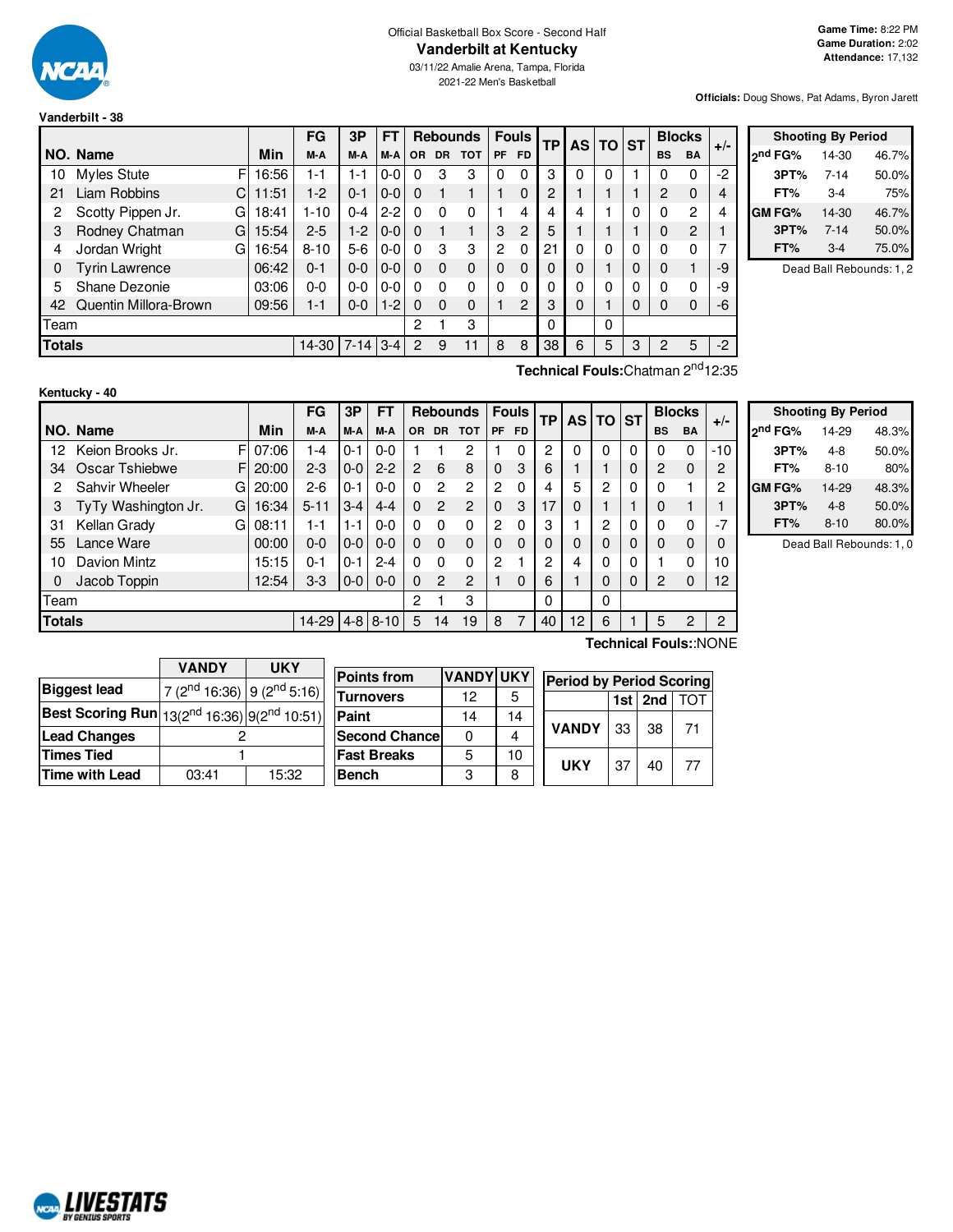

{ Players => All; } FG Types => All; Results => All;





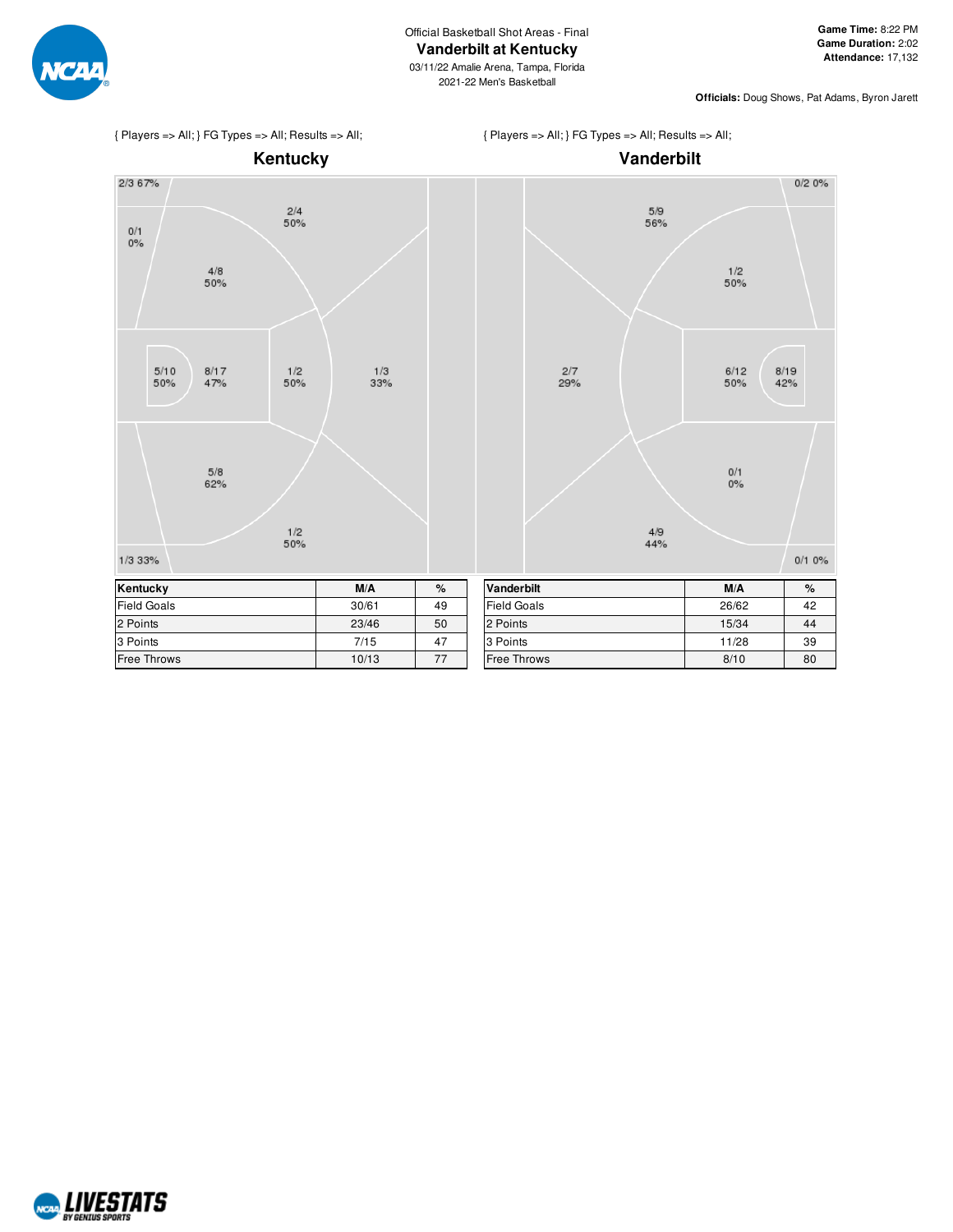

2021-22 Men's Basketball

**Officials:** Doug Shows, Pat Adams, Byron Jarett

# **Vanderbilt**

| <b>No</b>      | Name                  | <b>Mins</b> |       | <b>Score</b> |           | <b>Points Diff</b> |     | Points per Min |      | <b>Assists</b> |          | <b>Rebounds</b> |     | <b>Steals</b>  |     | <b>Turnovers</b> |     |
|----------------|-----------------------|-------------|-------|--------------|-----------|--------------------|-----|----------------|------|----------------|----------|-----------------|-----|----------------|-----|------------------|-----|
|                |                       | On          | Off   | On           | Off       | On                 | Off | On             | Off  | On             | Off      | On              | Off | On             | Off | On               | Off |
| 0              | <b>Tyrin Lawrence</b> | 12:10       | 27:50 | 17<br>$-26$  | $54 - 51$ | -9                 | 3   | 1.40           | 1.94 |                | 10       |                 | 16  |                | 5   |                  | 6   |
| $\overline{2}$ | Scotty Pippen Jr.     | 36:24       | 03:36 | $67 - 69$    | $4 - 8$   | $-2$               | -4  | .84            | 1.11 |                | $\Omega$ | 23              |     | 6              |     | 9                | 2   |
| 3              | Rodney Chatman        | 31:43       | 08:17 | $56 - 59$    | $15 - 18$ | -3                 | -3  | .77            | 81.، | 10             |          | 21              | 6   | 6              |     | 10               |     |
| 4              | Jordan Wright         | 31:26       | 08:34 | $59 - 56$    | $12 - 21$ | 3                  | -9  | 1.88           | 1.40 | 10             |          | 20              |     |                | 2   | 8                | 3   |
| 5              | Shane Dezonie         | 09:34       | 30:26 | $14 - 21$    | $57 - 56$ | $-7$               |     | 1.46           | i.87 |                | 10       | 8               | 19  |                | 5   |                  | 8   |
| 10             | Myles Stute           | 32:00       | 08:00 | $56 - 65$    | $15 - 12$ | $-9$               | 3   | 1.75           | 1.88 | 9              | 2        | 23              | 4   | 5              | 2   |                  | 4   |
| 21             | Liam Robbins          | 23:06       | 16:54 | $43 - 43$    | $28 - 34$ |                    | -6  | .86            | 1.66 | 5              | 6        | 12              | 15  | 6              |     |                  | 6   |
| 23             | Jamaine Mann          | 04:56       | 35:04 | $10 - 7$     | $61 - 70$ | 3                  | -9  | 2.03           | 1.74 |                | 10       | $\overline{2}$  | 25  | $\overline{c}$ | 5   |                  | 10  |
| 42             | Quentin Millora-Brown | 18:41       | 21:19 | $33 - 39$    | $38 - 38$ | $-6$               |     | .77            | 1.78 |                |          | 15              | 12  |                | 6   |                  |     |

# **Kentucky**

| <b>No</b>      | Name                   |       | <b>Mins</b> | <b>Score</b> |           | <b>Points Diff</b> |                     | Points per Min |            | <b>Assists</b> |     | <b>Rebounds</b> |     | <b>Steals</b>  |                | <b>Turnovers</b> |                |
|----------------|------------------------|-------|-------------|--------------|-----------|--------------------|---------------------|----------------|------------|----------------|-----|-----------------|-----|----------------|----------------|------------------|----------------|
|                |                        | On    | Off         | On           | Off       | On                 | Off                 | On             | Off        | On             | Off | On              | Off | On             | Off            | On               | Off            |
| $\Omega$       | Jacob Toppin           | 19:59 | 20:01       | 44 - 34      | $33 - 37$ | 10                 | -4                  | 2.20           | 1.65       | 12             |     | 18              | 19  | 2              | 2              |                  | 8              |
| 2              | Sahvir Wheeler         | 36:49 | 03:11       | $70 - 63$    | $7 - 8$   | $\overline{ }$     | -1                  | 1.90           | 2.20       | 20             |     | 34              | 3   | 3              |                | 10 <sup>°</sup>  | $\overline{2}$ |
| 3              | TyTy Washington Jr.    | 31:04 | 08:56       | $53 - 58$    | $24 - 13$ | $-5$               | - 1<br>$\mathbf{I}$ | 1.71           | 2.69       | 15             | 6   | 28              | 9   | $\overline{2}$ | $\overline{2}$ | 12               |                |
| $\overline{4}$ | <b>Daimion Collins</b> | 02:50 | 37:10       | $3 - 5$      | $74 - 66$ | $-2$               | 8                   | 1.06           | 1.99       |                | 20  | $\overline{2}$  | 35  | $\Omega$       | 4              |                  | 11             |
| 10             | Davion Mintz           | 28:41 | 1:19        | $64 - 45$    | $13 - 26$ | 19                 | $-13$               | 2.23           | 1.15       | 18             |     | 28              | 9   |                |                |                  | 8              |
| 12             | Keion Brooks Jr.       | 14:00 | 26:00       | $24 - 30$    | $53 - 41$ | $-6$               | 12                  | 1.71           | 2.04       | 6              | 15  | 13              | 24  |                | 3              | 8                | 4              |
| 23             | <b>Bryce Hopkins</b>   | 01:13 | 38:47       | $0 - 2$      | $77 - 69$ | $-2$               | 8                   | 0.00           | <b>99.</b> |                | 21  |                 | 37  |                | 4              |                  | 12             |
| 31             | Kellan Grady           | 23:26 | 16:34       | $44 - 47$    | $33 - 24$ | $-3$               | 9                   | 1.88           | 1.99       | 10             | 11  | 21              | 16  | 3              |                | 10               | $\overline{2}$ |
| 34             | Oscar Tshiebwe         | 38:15 | 01:45       | $75 - 67$    | $2 - 4$   | 8                  | $-2$                | 1.96           | 1.14       | 21             |     | 36              |     | 3              |                | 10               | $\overline{2}$ |
| 55             | Lance Ware             | 03:43 | 36:17       | $8 - 4$      | $69 - 67$ | 4                  | 2                   | 2.15           | 1.90       | 2              | 19  | 5               | 32  | 2              | 2              |                  | 11             |

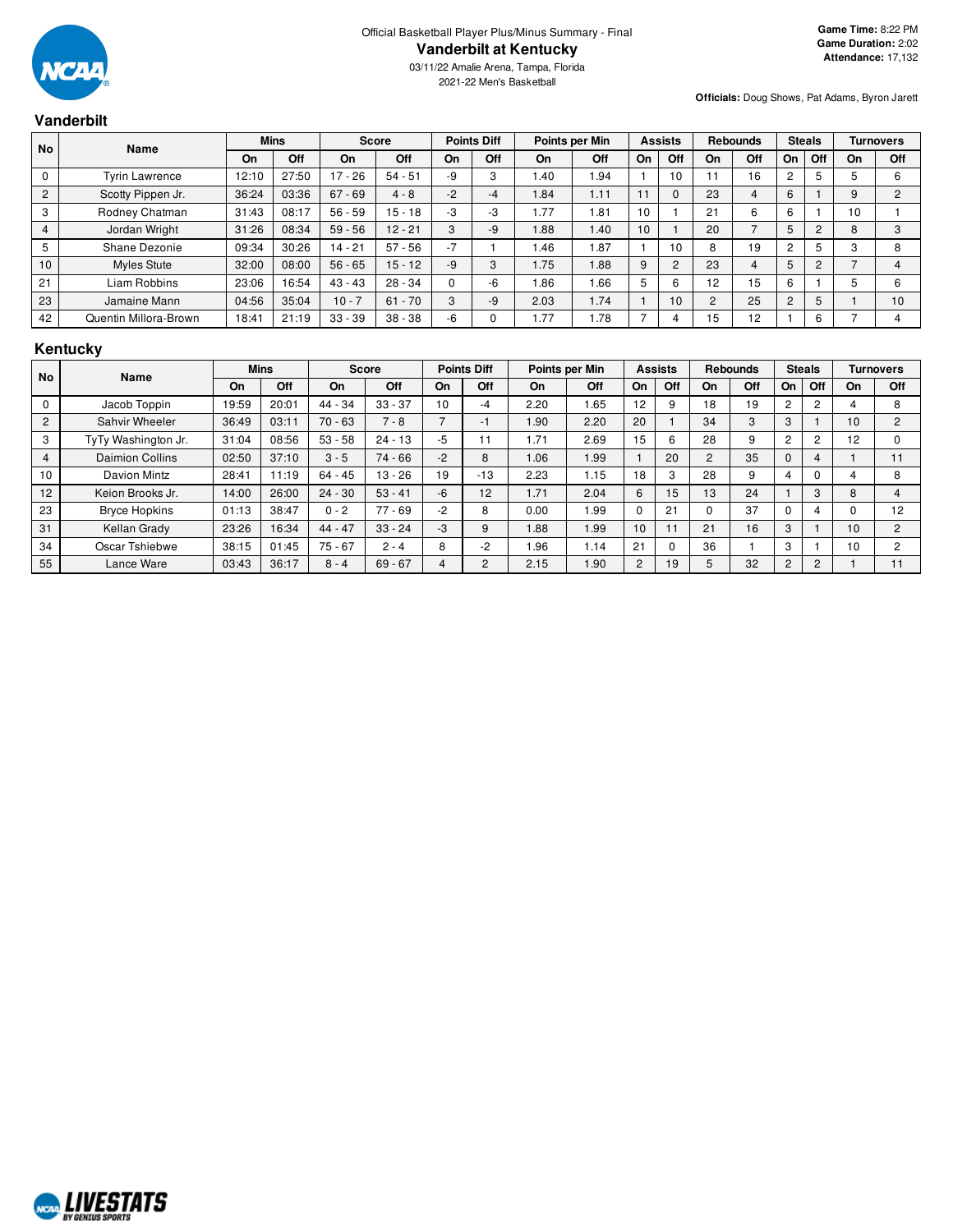

03/11/22 Amalie Arena, Tampa, Florida 2021-22 Men's Basketball

**Officials:** Doug Shows, Pat Adams, Byron Jarett

## Players => AllFG Types=>AllResults=>All **Vanderbilt**



# **Blow Up Chart**



| <b>Vanderbilt</b>  | M/A   | $\%$ | Vanderbilt               | M/A        | %  |
|--------------------|-------|------|--------------------------|------------|----|
| Field Goals        | 26/62 | 42   | Points in the Paint      | 28 (14/31) | 45 |
| 2 Points           | 15/34 | 44   | <b>Fast Break Points</b> | 9(4/5)     | 80 |
| 3 Points           | 11/28 | 39   | Second Chance Points     | 4(2/10)    | 20 |
| <b>Free Throws</b> | 8/10  | 80   | Effective FG%            | 51         |    |

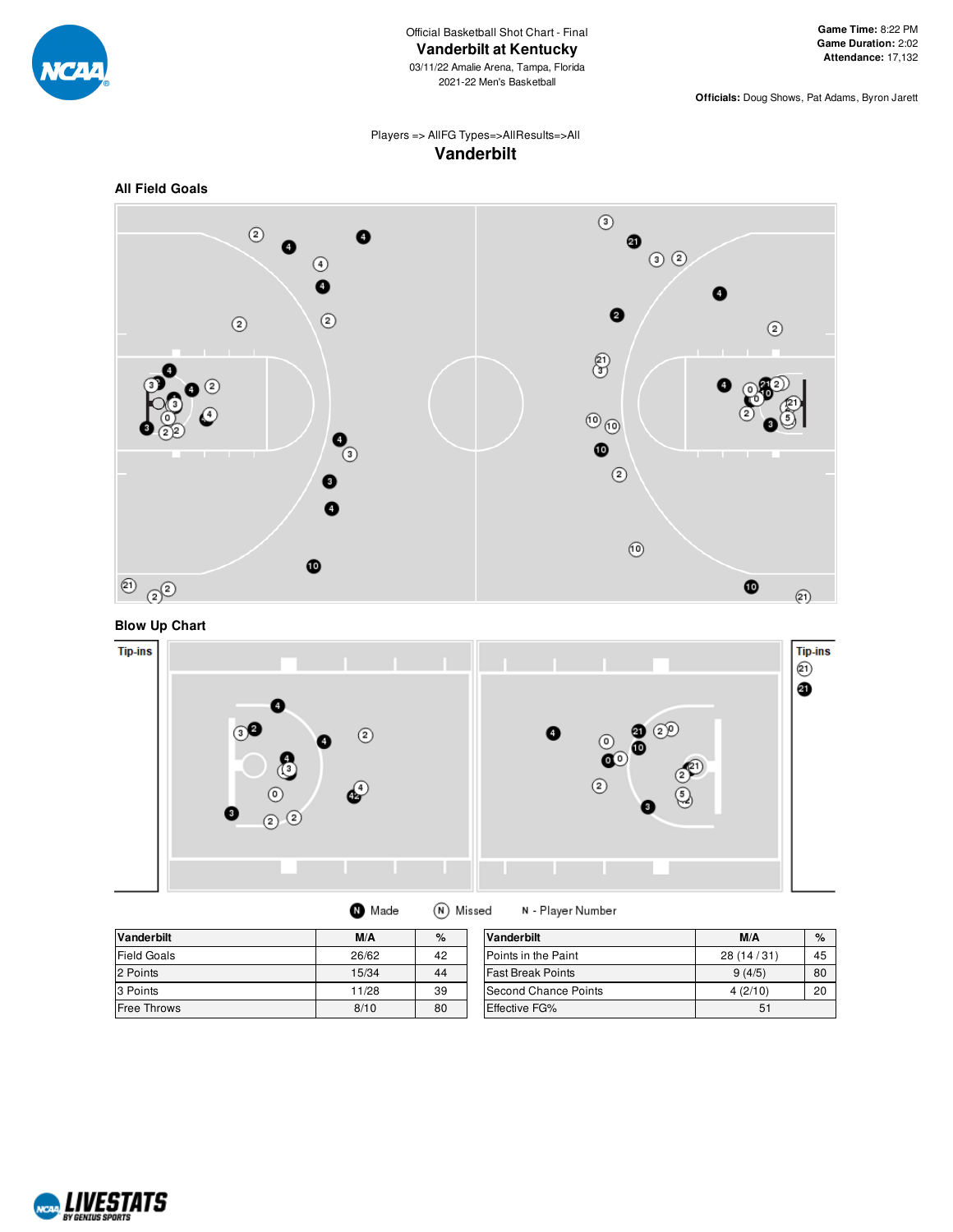

Official Basketball Shot Chart - Final **Vanderbilt at Kentucky**

03/11/22 Amalie Arena, Tampa, Florida 2021-22 Men's Basketball

**Officials:** Doug Shows, Pat Adams, Byron Jarett

## Players => AllFG Types=>AllResults=>All **Kentucky**







| Made | (N) Missed | N-PI |
|------|------------|------|
|------|------------|------|

| Kentucky           | M/A   | %  | Kentucky                 | M/A       | $\%$ |
|--------------------|-------|----|--------------------------|-----------|------|
| <b>Field Goals</b> | 30/61 | 49 | Points in the Paint      | 26(13/27) | 48   |
| 2 Points           | 23/46 | 50 | <b>Fast Break Points</b> | 20(11/12) | 92   |
| 3 Points           | 7/15  | 47 | Second Chance Points     | 11(6/11)  | 55   |
| <b>Free Throws</b> | 10/13 | 77 | <b>Effective FG%</b>     | 55        |      |

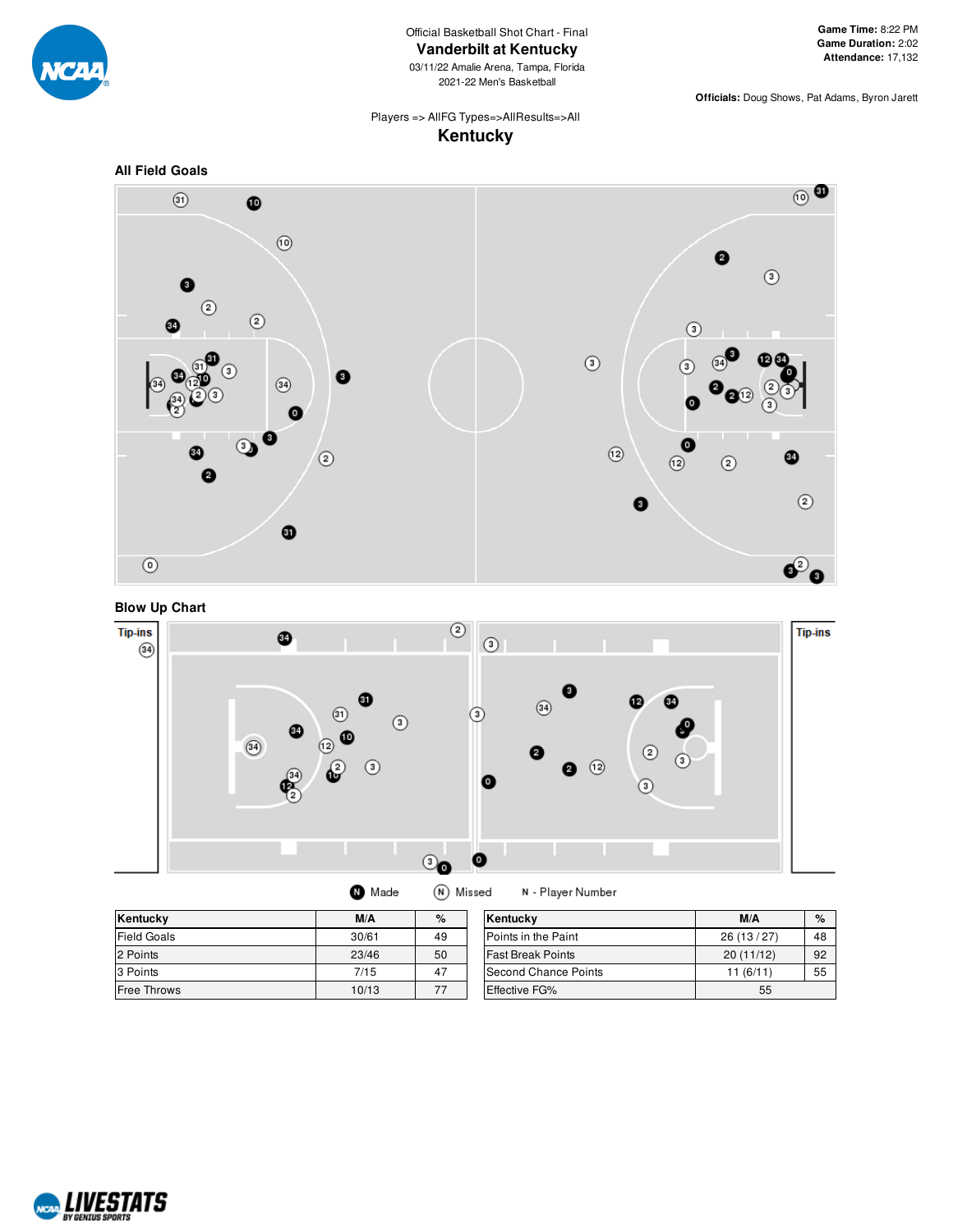

# Official Basketball Rotations Summary - Final **Vanderbilt at Kentucky**

03/11/22 Amalie Arena, Tampa, Florida 2021-22 Men's Basketball

## **Vanderbilt**

| Lineup                                                                          | Quarter<br>On  | Time<br>On | Quarter<br>Off | Time<br>Off | Time on<br>Court | <b>Score</b> | <b>Score</b><br><b>Diff</b> |                |                |                | <b>Reb Sti Tov Ass</b> | <b>PPP</b> |
|---------------------------------------------------------------------------------|----------------|------------|----------------|-------------|------------------|--------------|-----------------------------|----------------|----------------|----------------|------------------------|------------|
| 2- Pippen Jr. S/3- Chatman R/4- Wright J/10- Stute M/21- Robbins L/             | $\mathbf{1}$   | 20:00      | $\mathbf{1}$   | 16:45       | 03:15            | $4 - 7$      | $-3$                        | $\overline{2}$ |                | $\Omega$       |                        | 1.0000     |
| 2- Pippen Jr. S/3- Chatman R/4- Wright J/10- Stute M/42- Millora-Brown          | $\mathbf{1}$   | 16:45      |                | 13:30       | 03:15            | $7-8$        | $-1$                        | 3              |                | 2              |                        | 1.1667     |
| 0- Lawrence T/2- Pippen Jr. S/5- Dezonie S/10- Stute M/42- Millora-<br>Brown Q/ | $\mathbf{1}$   | 13:30      | 1.             | 11:13       | 02:17            | $3 - 4$      | $-1$                        | 3              | $\Omega$       |                | $\Omega$               | 1.0000     |
| 0- Lawrence T/2- Pippen Jr. S/5- Dezonie S/21- Robbins L/23- Mann J/            | 1              | 11:13      |                | 09:19       | 01:54            | $6-5$        |                             | $\mathbf 0$    |                | 0              |                        | 1.3514     |
| 0- Lawrence T/3- Chatman R/5- Dezonie S/21- Robbins L/23- Mann J/               | $\mathbf{1}$   | 09:19      | 1.             | 08:02       | 01:17            | $2 - 2$      | $\Omega$                    |                |                |                | $\Omega$               | 0.8197     |
| 3- Chatman R/4- Wright J/5- Dezonie S/21- Robbins L/23- Mann J/                 | $\mathbf{1}$   | 08:02      | $\mathbf{1}$   | 07:02       | 01:00            | $2 - 0$      | $\overline{2}$              | $\mathbf{1}$   | $\Omega$       | $\Omega$       | $\Omega$               | 1.0000     |
| 2- Pippen Jr. S/3- Chatman R/4- Wright J/21- Robbins L/23- Mann J/              | $\mathbf{1}$   | 07:02      | 1.             | 06:17       | 00:45            | $0 - 0$      | $\Omega$                    | $\Omega$       | $\Omega$       | $\Omega$       | $\Omega$               | 0.0000     |
| 2- Pippen Jr. S/3- Chatman R/4- Wright J/10- Stute M/21- Robbins L/             | $\mathbf{1}$   | 06:17      | $\mathbf{1}$   | 05:41       | 00:36            | $1 - 0$      |                             | $\mathbf{1}$   | $\Omega$       | $\Omega$       | $\Omega$               | 0.6944     |
| 2- Pippen Jr. S/3- Chatman R/4- Wright J/10- Stute M/42- Millora-Brown<br>Q/    | 1              | 05:41      |                | 02:28       | 03:13            | $6 - 4$      | $\overline{2}$              | $\overline{2}$ | $\Omega$       | $\Omega$       | 2                      | 1.3514     |
| 2- Pippen Jr. S/3- Chatman R/4- Wright J/10- Stute M/21- Robbins L/             | $\mathbf{1}$   | 02:28      | $\overline{2}$ | 17:33       | 04:55            | $10-9$       |                             | $\overline{4}$ |                | $\overline{2}$ | $\overline{2}$         | 1.0121     |
| 0- Lawrence T/2- Pippen Jr. S/4- Wright J/10- Stute M/21- Robbins L/            | $\overline{2}$ | 17:33      | $\overline{2}$ | 15:14       | 02:19            | $5 - 5$      | $\Omega$                    | $\overline{2}$ | $\Omega$       | $\Omega$       | $\Omega$               | .2500      |
| 0- Lawrence T/2- Pippen Jr. S/5- Dezonie S/10- Stute M/42- Millora-<br>Brown Q/ | $\overline{2}$ | 15:14      | $\overline{c}$ | 13:27       | 01:47            | $1 - 4$      | $-3$                        | $\mathbf{1}$   | $\mathbf 0$    | $\Omega$       | $\mathbf 0$            | 0.3472     |
| 0- Lawrence T/3- Chatman R/5- Dezonie S/10- Stute M/42- Millora-<br>Brown Q/    | $\overline{2}$ | 13:27      | $\overline{2}$ | 12:08       | 01:19            | $0 - 6$      | $-6$                        | $\overline{2}$ | $\Omega$       |                | $\mathbf 0$            | 0.0000     |
| 0- Lawrence T/2- Pippen Jr. S/3- Chatman R/4- Wright J/42- Millora-<br>Brown Q/ | $\overline{2}$ | 12:08      | $\overline{2}$ | 10:51       | 01:17            | $0 - 0$      | $\Omega$                    | $\overline{2}$ | $\Omega$       | 2              | $\Omega$               | 0.0000     |
| 2- Pippen Jr. S/3- Chatman R/4- Wright J/21- Robbins L/42- Millora-<br>Brown Q/ | $\overline{2}$ | 10:51      | $\overline{2}$ | 09:04       | 01:47            | $5 - 5$      | $\Omega$                    | $\Omega$       | $\Omega$       |                | -1                     | 1.7361     |
| 2- Pippen Jr. S/3- Chatman R/4- Wright J/10- Stute M/21- Robbins L/             | $\overline{2}$ | 09:04      | $\overline{2}$ | 03:46       | 05:18            | $8 - 10$     | $-2$                        | $\mathbf{1}$   | $\overline{2}$ |                | $\mathbf 0$            | 1.0000     |
| 2- Pippen Jr. S/3- Chatman R/4- Wright J/10- Stute M/42- Millora-Brown          | $\overline{2}$ | 03:46      | 2              | 00:00       | 03:46            | $11 - 8$     | 3                           | $\overline{c}$ | $\Omega$       | 0              | 3                      | 1.8333     |

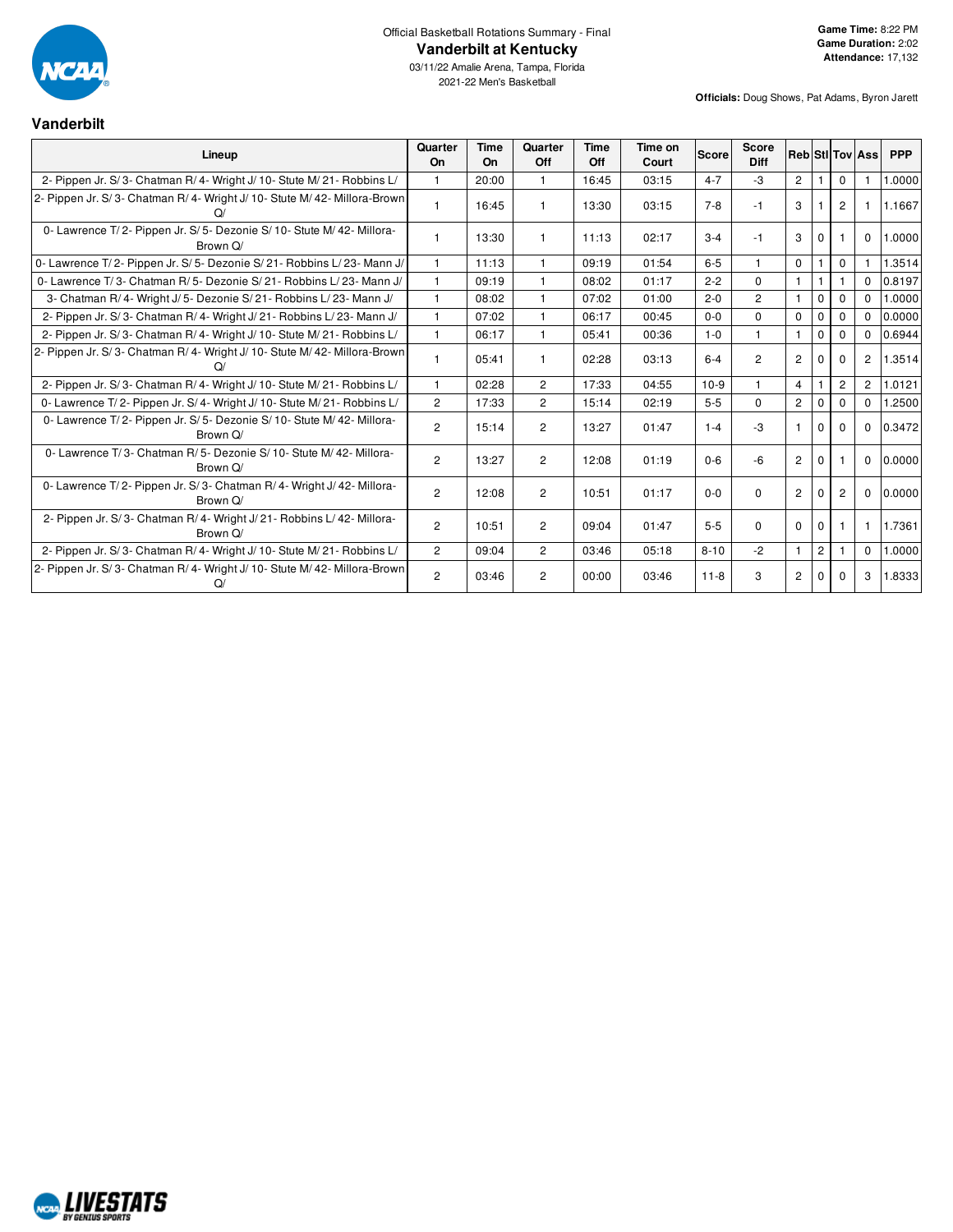

## Official Basketball Rotations Summary - Final **Vanderbilt at Kentucky**

## **Kentucky**

| Lineup                                                                             | Quarter<br><b>On</b> | <b>Time</b><br><b>On</b> | Quarter<br>Off | <b>Time</b><br>Off | Time on<br>Court | Score   | <b>Score</b><br><b>Diff</b> |                       |                |                | <b>Reb</b> StI Tov Ass | <b>PPP</b> |
|------------------------------------------------------------------------------------|----------------------|--------------------------|----------------|--------------------|------------------|---------|-----------------------------|-----------------------|----------------|----------------|------------------------|------------|
| 2- Wheeler S/3- Washington Jr. T/12- Brooks Jr. K/31- Grady K/34-<br>Tshiebwe O/   | $\mathbf{1}$         | 20:00                    | $\mathbf{1}$   | 15:47              | 04:13            | $7-9$   | $-2$                        | 3                     | $\mathbf 0$    | 3              | 1                      | 1.0000     |
| 2- Wheeler S/ 10- Mintz D/ 12- Brooks Jr. K/ 31- Grady K/ 34- Tshiebwe O/          | $\mathbf{1}$         | 15:47                    | $\mathbf{1}$   | 13:06              | 02:41            | $8 - 2$ | 6                           | $\overline{c}$        | $\overline{1}$ | $\mathbf 0$    | $\overline{2}$         | 2.0000     |
| 0- Toppin J/2- Wheeler S/10- Mintz D/31- Grady K/34- Tshiebwe O/                   | $\mathbf{1}$         | 13:06                    | $\mathbf{1}$   | 11:13              | 01:53            | $4 - 3$ | $\mathbf{1}$                | $\mathbf{2}$          | $\mathbf 0$    | 0              | $\mathbf{1}$           | 2.0000     |
| 0- Toppin J/3- Washington Jr. T/10- Mintz D/31- Grady K/34- Tshiebwe<br>O/         | $\mathbf{1}$         | 11:13                    | $\mathbf{1}$   | 09:19              | 01:54            | $5-6$   | $-1$                        | $\mathbf{2}^{\prime}$ | $\mathbf 0$    | 1              | 1                      | 1.2887     |
| 0- Toppin J/3- Washington Jr. T/10- Mintz D/31- Grady K/55- Ware L/                | $\mathbf{1}$         | 09:19                    | $\mathbf{1}$   | 08:02              | 01:17            | $2 - 2$ | $\Omega$                    | $\mathbf{1}$          | $\mathbf{1}$   | $\mathbf{1}$   | $\Omega$               | 0.6667     |
| 0- Toppin J/2- Wheeler S/3- Washington Jr. T/4- Collins D/31- Grady K/             | $\mathbf{1}$         | 08:02                    | $\mathbf{1}$   | 07:34              | 00:28            | $0 - 2$ | $-2$                        | $\mathbf 0$           | $\mathbf 0$    | $\mathbf{1}$   | $\mathbf 0$            | 0.0000     |
| 2- Wheeler S/3- Washington Jr. T/4- Collins D/31- Grady K/34-<br>Tshiebwe O/       | $\mathbf{1}$         | 07:34                    | $\mathbf{1}$   | 06:37              | 00:57            | $0 - 0$ | $\mathbf 0$                 | $\mathbf{1}$          | $\mathbf 0$    | $\mathbf 0$    | $\mathbf 0$            | 0.0000     |
| 0- Toppin J/2- Wheeler S/3- Washington Jr. T/31- Grady K/34- Tshiebwe              | $\mathbf{1}$         | 06:37                    | $\mathbf{1}$   | 05:41              | 00:56            | $0 - 1$ | $-1$                        | $\mathbf{1}$          | $\Omega$       | $\Omega$       | $\Omega$               | 0.0000     |
| 0- Toppin J/2- Wheeler S/3- Washington Jr. T/10- Mintz D/34- Tshiebwe<br>$\Omega$  | $\mathbf{1}$         | 05:41                    | $\mathbf{1}$   | 05:04              | 00:37            | $2 - 1$ | 1                           | $\mathbf{1}$          | $\Omega$       | $\Omega$       | 1                      | 2.0000     |
| 2- Wheeler S/3- Washington Jr. T/4- Collins D/10- Mintz D/34- Tshiebwe<br>$\Omega$ | $\mathbf{1}$         | 05:04                    | $\mathbf{1}$   | 03:41              | 01:23            | $2 - 3$ | $-1$                        | $\mathbf{1}$          | $\mathbf 0$    | $\mathbf 0$    | $\mathbf{1}$           | 1.0000     |
| 2- Wheeler S/3- Washington Jr. T/ 10- Mintz D/23- Hopkins B/34-<br>Tshiebwe O/     | $\mathbf{1}$         | 03:41                    | $\mathbf{1}$   | 02:28              | 01:13            | $0 - 2$ | $-2$                        | $\mathbf 0$           | $\mathbf{0}$   | $\mathbf 0$    | $\Omega$               | 0.0000     |
| 2- Wheeler S/3- Washington Jr. T/10- Mintz D/34- Tshiebwe O/55- Ware               | $\mathbf{1}$         | 02:28                    | $\mathbf{1}$   | 00:56              | 01:32            | $2 - 0$ | $\overline{c}$              | 2                     | 0              | 0              | 1                      | 0.6667     |
| 2- Wheeler S/ 10- Mintz D/ 31- Grady K/ 34- Tshiebwe O/ 55- Ware L/                | $\mathbf{1}$         | 00:56                    | $\mathbf{1}$   | 00:18              | 00:37            | $4 - 2$ | $\overline{c}$              | $\overline{c}$        | $\mathbf{1}$   | $\mathbf 0$    | $\mathbf{1}$           | 2.0000     |
| 2- Wheeler S/4- Collins D/10- Mintz D/31- Grady K/34- Tshiebwe O/                  | $\mathbf{1}$         | 00:18                    | $\mathbf{1}$   | 00:16              | 00:02            | $1 - 0$ | $\mathbf{1}$                | 0                     | $\mathbf 0$    | $\mathbf 0$    | $\Omega$               | 2.2727     |
| 2- Wheeler S/ 10- Mintz D/ 31- Grady K/ 34- Tshiebwe O/ 55- Ware L/                | $\mathbf{1}$         | 00:16                    | $\overline{2}$ | 20:00              | 00:17            | $0 - 0$ | $\Omega$                    | $\mathbf 0$           | $\mathbf 0$    | $\mathbf 0$    | $\Omega$               | 0.0000     |
| 2- Wheeler S/3- Washington Jr. T/12- Brooks Jr. K/31- Grady K/34-<br>Tshiebwe O/   | $\overline{c}$       | 20:00                    | $\overline{c}$ | 17:33              | 02:27            | $2 - 8$ | -6                          | $\overline{4}$        | $\mathbf 0$    | 3              | 1                      | 0.4000     |
| 2- Wheeler S/ 10- Mintz D/ 12- Brooks Jr. K/ 31- Grady K/ 34- Tshiebwe O/          | $\mathbf{2}$         | 17:33                    | $\overline{2}$ | 14:48              | 02:45            | $7 - 5$ | $\overline{2}$              | 3                     | $\mathbf 0$    | $\mathbf 0$    | $\overline{2}$         | 1.4344     |
| 0- Toppin J/2- Wheeler S/10- Mintz D/31- Grady K/34- Tshiebwe O/                   | $\overline{2}$       | 14:48                    | $\overline{2}$ | 14:07              | 00:41            | $0 - 1$ | $-1$                        | $\mathbf 0$           | $\mathbf 0$    | $\mathbf 0$    | $\Omega$               | 0.0000     |
| 0- Toppin J/2- Wheeler S/3- Washington Jr. T/10- Mintz D/34- Tshiebwe<br>$\Omega$  | $\mathbf{2}$         | 14:07                    | 2              | 10:31              | 03:36            | $9 - 1$ | 8                           | 5                     | $\mathbf{1}$   | $\mathbf 0$    | 3                      | 1.1598     |
| 0- Toppin J/2- Wheeler S/3- Washington Jr. T/31- Grady K/34- Tshiebwe<br>$\Omega$  | $\overline{2}$       | 10:31                    | $\overline{2}$ | 09:04              | 01:27            | $4 - 4$ | $\mathbf 0$                 | $\mathbf 0$           | $\mathbf 0$    | $\mathbf{1}$   | $\mathbf{1}$           | 1.3333     |
| 2- Wheeler S/3- Washington Jr. T/12- Brooks Jr. K/31- Grady K/34-<br>Tshiebwe O/   | $\mathbf{2}$         | 09:04                    | 2              | 08:13              | 00:51            | $0 - 2$ | $-2$                        | $\mathbf 0$           | $\mathbf 0$    | $\mathbf 0$    | $\mathbf 0$            | 0.0000     |
| 2- Wheeler S/3- Washington Jr. T/10- Mintz D/12- Brooks Jr. K/34-<br>Tshiebwe O/   | $\overline{2}$       | 08:13                    | $\overline{2}$ | 07:10              | 01:03            | $0 - 4$ | $-4$                        | $\mathbf{1}$          | $\Omega$       | $\overline{2}$ | $\Omega$               | 0.0000     |
| 0- Toppin J/2- Wheeler S/3- Washington Jr. T/10- Mintz D/34- Tshiebwe<br>O/        | $\overline{2}$       | 07:10                    | $\overline{2}$ | 00:00              | 07:10            | 18-13   | 5                           | 6                     | $\mathbf{0}$   | $\mathbf 0$    | 5                      | 1.8443     |

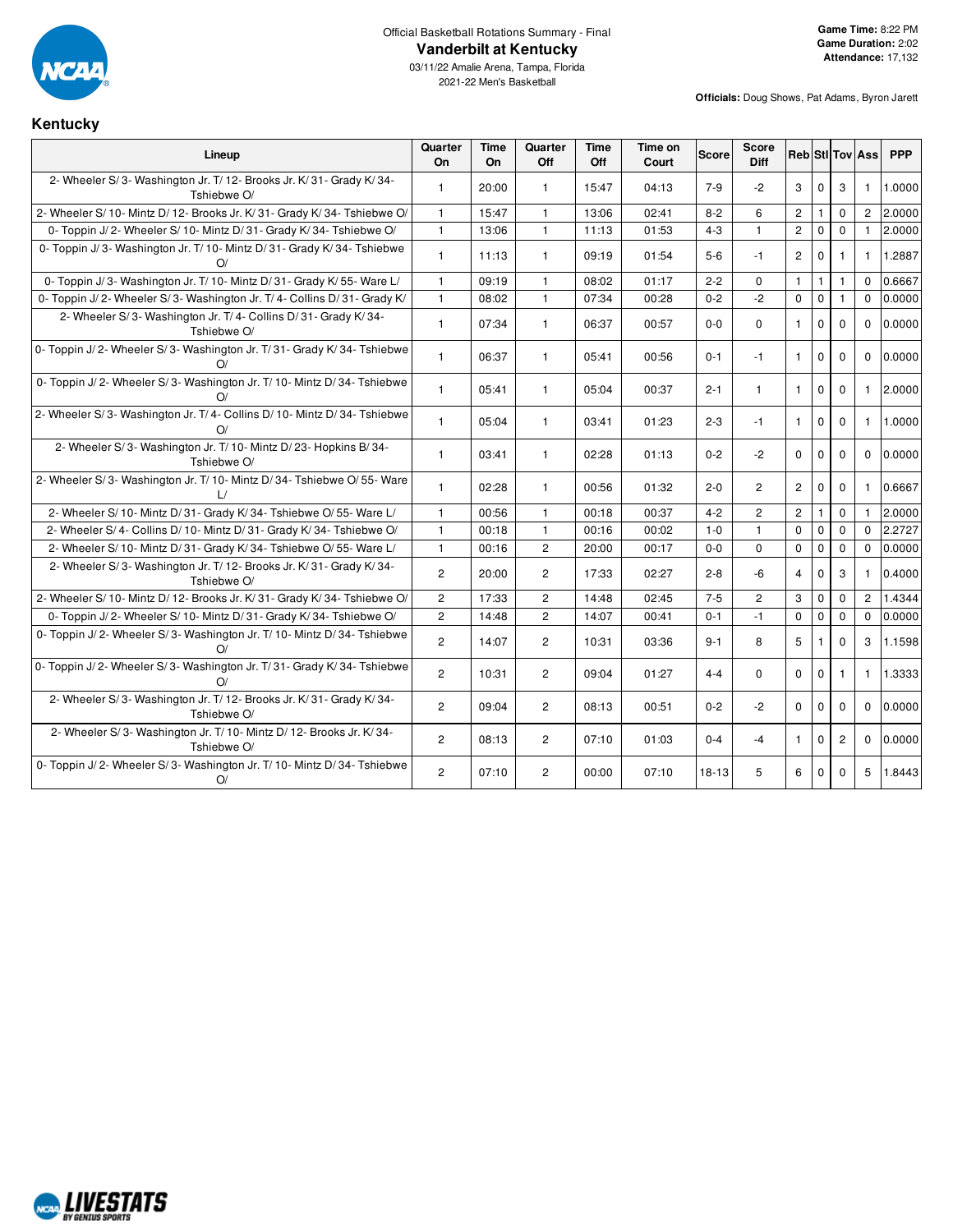

| Vanderbilt                                                                  |        |             |                   |                                 |    |   |  |            |
|-----------------------------------------------------------------------------|--------|-------------|-------------------|---------------------------------|----|---|--|------------|
| Lineup                                                                      | Time I | Score       | <b>Score Diff</b> | Pts/Min   Reb   Stl   Tov   Ass |    |   |  | <b>PPP</b> |
| 2- Pippen Jr. S/3- Chatman R/4- Wright J/10- Stute M/21- Robbins L/         |        | 14:04 23-26 | -3                | 1.6351                          | -8 | 4 |  | 0.9863     |
| 2- Pippen Jr. S/3- Chatman R/4- Wright J/10- Stute M/42- Millora-Brown Q/   | 10:14  | $24 - 20$   | 4                 | 2.3453                          |    |   |  | 1.4599     |
| 0- Lawrence T/2- Pippen Jr. S/5- Dezonie S/10- Stute M/42- Millora-Brown Q/ | 04:04  | 4-8         | -4                | 0.9836                          |    |   |  | 0.6803     |
| 0- Lawrence T/2- Pippen Jr. S/4- Wright J/10- Stute M/21- Robbins L/        | 02:19  | $5-5$       |                   | 2.1583                          |    |   |  | 1.2500     |
|                                                                             | .      |             |                   | - - - - -                       |    |   |  | .          |

| 2- Pippen Jr. S/3- Chatman R/4- Wright J/10- Stute M/42- Millora-Brown Q/   | $10:14$ | 24-20   | 4        | 2.3453 |   |                | 1.4599 |
|-----------------------------------------------------------------------------|---------|---------|----------|--------|---|----------------|--------|
| 0- Lawrence T/2- Pippen Jr. S/5- Dezonie S/10- Stute M/42- Millora-Brown Q/ | 04:04   | $4 - 8$ |          | 0.9836 |   |                | 0.6803 |
| 0- Lawrence T/2- Pippen Jr. S/4- Wright J/10- Stute M/21- Robbins L/        | 02:19   | $5 - 5$ | 0        | 2.1583 |   | $\Omega$       | 1.2500 |
| 0- Lawrence T/2- Pippen Jr. S/5- Dezonie S/21- Robbins L/23- Mann J/        | 01:54   | $6 - 5$ |          | 3.1579 |   | 0              | 1.3514 |
| 2- Pippen Jr. S/3- Chatman R/4- Wright J/21- Robbins L/42- Millora-Brown Q/ | 01:47   | $5 - 5$ | 0        | 2.8037 |   |                | 1.7361 |
| 0- Lawrence T/3- Chatman R/5- Dezonie S/10- Stute M/42- Millora-Brown Q/    | 01:19   | $0 - 6$ | -6       | 0.0000 |   |                | 0.0000 |
| 0- Lawrence T/3- Chatman R/5- Dezonie S/21- Robbins L/23- Mann J/           | 01:17   | $2 - 2$ | 0        | 1.5584 |   |                | 0.8197 |
| 0- Lawrence T/2- Pippen Jr. S/3- Chatman R/4- Wright J/42- Millora-Brown Q/ | 01:17   | $0 - 0$ | 0        | 0.0000 |   | $\overline{c}$ | 0.0000 |
| 3- Chatman R/4- Wright J/5- Dezonie S/21- Robbins L/23- Mann J/             | 01:00   | $2 - 0$ |          | 2.0000 |   | O              | 1.0000 |
| 2- Pippen Jr. S/3- Chatman R/4- Wright J/21- Robbins L/23- Mann J/          | 00:45   | $0 - 0$ | $\Omega$ | 0.0000 | 0 | 0              | 0.0000 |
|                                                                             |         |         |          |        |   |                |        |